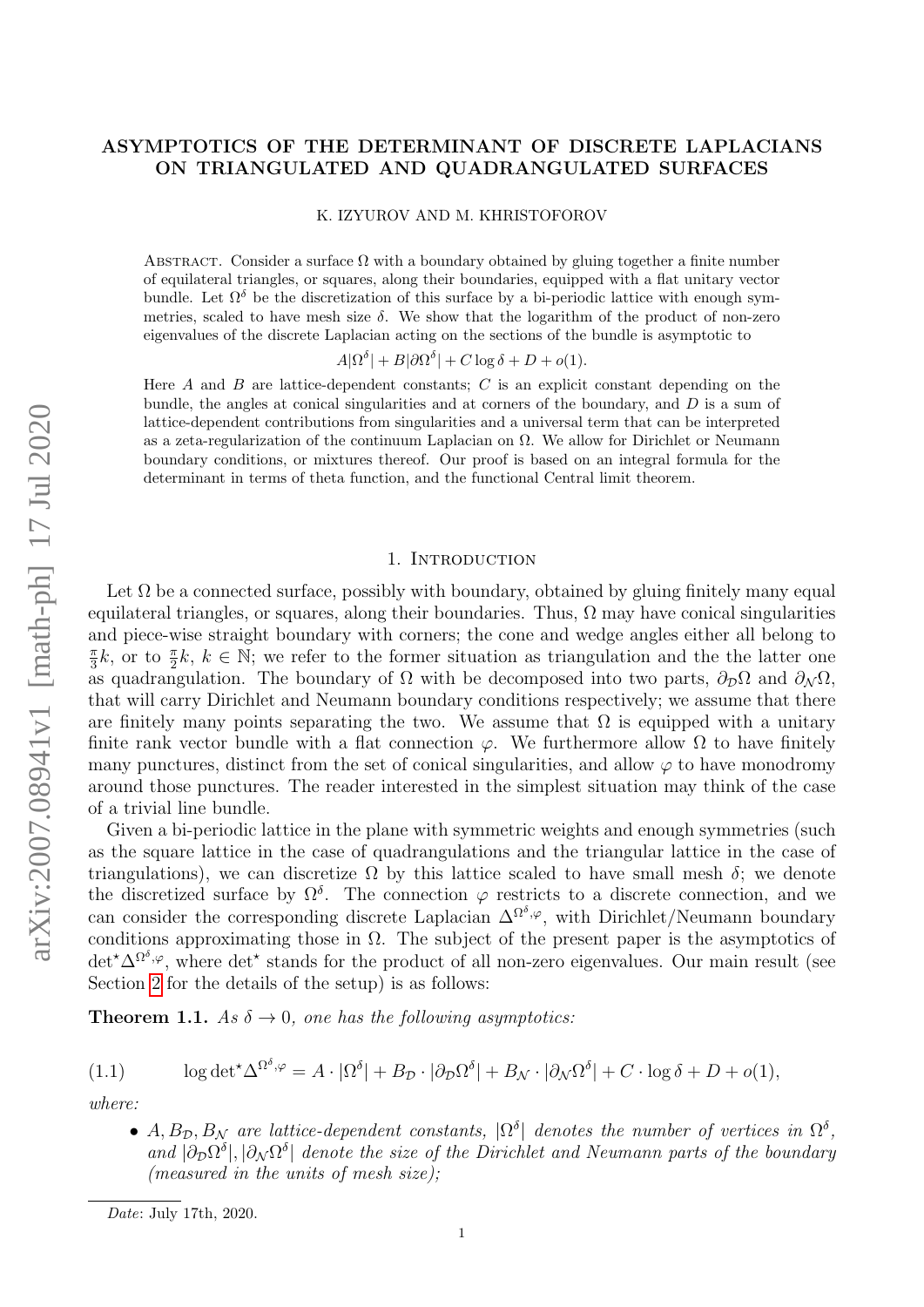$\bullet$  C is a lattice-independent constant given by

$$
C = -2 \dim \ker \Delta^{\Omega, \varphi} - d \cdot \sum_{p \in \mathcal{C} \cup \Upsilon \cup \mathcal{P}} C_p
$$

where d is the rank of  $\varphi$ , the sum is over the set of conical singularities, corners, and punctures of  $\Omega$ , and the values  $C_p$  for a cone  $\mathcal{C}^{\alpha}$  of angle  $\alpha$ , corners  $\Upsilon^{\alpha}_{\mathcal{D}}, \Upsilon^{\alpha}_{\mathcal{N}}, \Upsilon^{\alpha}_{\mathcal{N}\mathcal{D}}$  of angle  $\alpha$  with Dirichlet, Neumann, changing Neumann-to-Dirichlet boundary conditions, and a puncture  $\mathcal{P}^M$  with monodromy operator M are given by

$$
C_{\mathcal{C}^{\alpha}} = \frac{\alpha}{12\pi} - \frac{\pi}{3\alpha}; \qquad C_{\Upsilon_{\mathcal{D}}^{\alpha}} = C_{\Upsilon_{\mathcal{N}}^{\alpha}} = \frac{\alpha}{12\pi} - \frac{\pi}{12\alpha};
$$
  
\n
$$
C_{\Upsilon_{\mathcal{N}\mathcal{D}}^{\alpha}} = \frac{\alpha}{12\pi} + \frac{\pi}{24\alpha}; \qquad C_{\mathcal{P}^M} = \pi^{-2} \sum_{k=1}^{\infty} (1 - d^{-1} \Re \mathbf{r} \operatorname{Tr} M^k) k^{-2}
$$

• the constant D has the form

$$
D = \sum_{p \in \mathcal{C} \cup \Upsilon \cup \mathcal{P}} D_p + \log \det_{\zeta}^{\star} \Delta^{\Omega, \varphi},
$$

where  $D_p$  are lattice-dependent constants (entirely determined by the lattice and angle, boundary conditions, or monodromy at p), and the last terms stands for zeta-regularized determinant of the Friedrichs extension of the  $\varphi$ -twisted Laplacian on  $\Omega$ .

There is a lot of previous work on the subject. Discretizations of Laplacian were studied by Dodzuik [\[8\]](#page-21-0) on a class of discretizations of arbitrary Riemann surfaces; he established convergence of the eigenvalues and the spectral zeta function, although, as we explain below, this setup is probably too general to support the asymptotic result for the determinant as in Theorem [1.1.](#page-0-0) Cardy and Peschel [\[4\]](#page-21-1) conjectured that the asymptotic of partition function of any critical 2D model of a Riemann surface should take a form similar to [\(1.1\)](#page-0-1). Since the determinants of the discrete Laplacian and its vector bundle versions are partition functions of a number of lattice models, such as dimers and double dimers, discrete GFF, spanning trees and cycle-rooted spanning forests [\[21,](#page-21-2) [24,](#page-21-3) [23,](#page-21-4) [9,](#page-21-5) [2,](#page-20-0) [19,](#page-21-6) [20\]](#page-21-7), our results can be viewed as a rigorous version of Cardy–Peschel conjecture. Duplantier and David [\[11\]](#page-21-8) computed the asymptotics of the determinant of the discrete square lattice Laplacian on a torus, their results were extended to cylinder, Möbius strip and Klein bottle by Brankov–Priezzhev and Izmailyan–Oganesyan– Hu [\[3,](#page-20-1) [18\]](#page-21-9). Kenyon [\[21\]](#page-21-2) treated the case of the square lattice and planar rectilinear domains. Recently, Finski [\[14,](#page-21-10) [15\]](#page-21-11) obtained, by a different method, a slightly weaker version of Theorem [1.1](#page-0-0) in the case of the square lattice quadrangulations of Riemann surfaces with Neumann boundary conditions and cone angles restricted to integer multiples of  $\pi$ . For other related recent work, see [\[17,](#page-21-12) [26,](#page-21-13) [27,](#page-21-14) [29,](#page-21-15) [10\]](#page-21-16)

Theorem [1.1](#page-0-0) above is both sharper and more general than the previous results, and we propose a new, relatively short and elementary proof. The idea is similar to that used by Chinta–Jorgenson–Karlsson [\[5,](#page-21-17) [6\]](#page-21-18) and Friedli [\[16\]](#page-21-19) who studied the square lattice Laplacians on a torus: we use an integral representation for  $\log \det^* \Delta^{\Omega^{\delta}, \varphi}$  in terms of theta function and then break the integral into parts that we analyze separately. Essentially, we only use three ingredients: the functional Central limit theorem, parabolic regularity, and the fact that microscopically, our lattice approximation "looks the same at all places". The only reason we do not consider more general surfaces (e. g., allowing for conical singularities with arbitrary angles, or for genuinely curved surfaces) is that those do not admit nice discretizations with this last property. To see the difficulty it entails, note that the constant  $A$ , being essentially the free energy per lattice site in the infinite volume limit, is lattice-dependent; if the lattice is different in different places of  $\Omega^{\delta}$ , then A will also fluctuate, and the volume term in the asymptotics may be hard to control with meaningful precision. On the positive side, our method allows us to isolate this problematic volume term, see [\(3.1\)](#page-6-0) below; the rest of our analysis, at least in the absence of the boundary, does not use regularity of the lattice in any essential way. This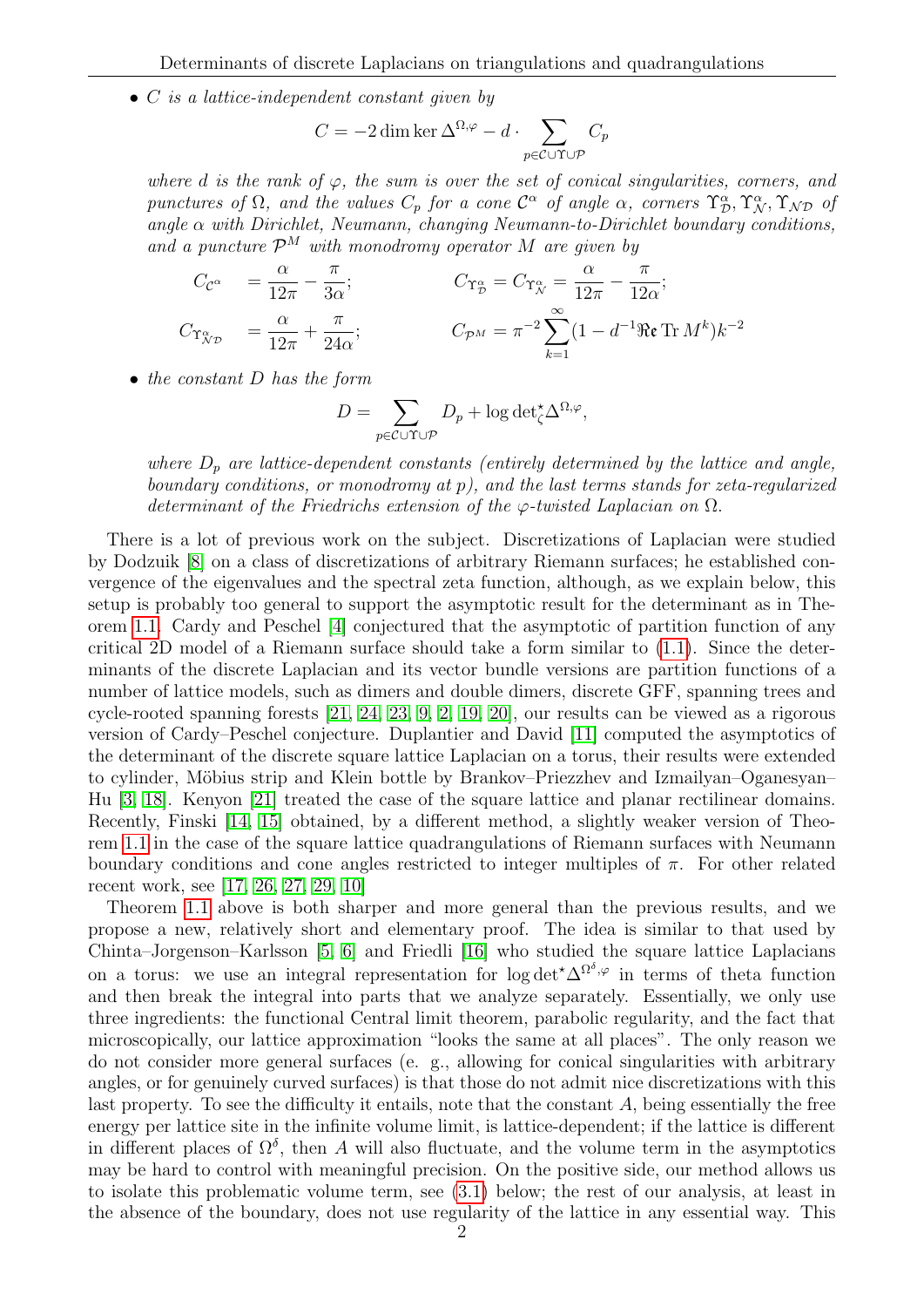leaves hope that the method can be applied to more general surfaces and approximations in sufficiently integrable case, e. g. on isoradial graphs.

Note that if we only want to study the the difference  $\log \det^* \Delta^{\Omega^{\delta},\varphi_1} - \log \det^* \Delta^{\Omega^{\delta},\varphi_2}$ , the aforementioned volume term cancels out, as do most of other terms in the asymptotics, and and our method yields a simple proof the asymptotics  $2(\dim \ker \varphi_1 - \dim \ker \varphi_2) \log \delta + \log \det_{\zeta}^{\star} \Delta^{\Omega, \varphi_1} \log \det_{\zeta}^{\star} \Delta^{\Omega,\varphi_2}$ , using only the functional CLT and parabolic regularity. Dubédat and Gheissari [\[10\]](#page-21-16) proved a similar result in a different way under even weaker assumptions.

Our method gives values of the constants  $A, B_{\mathcal{D}} = -B_{\mathcal{N}}$  and  $D_p$  in the form of sums or integrals of discrete (continuous time) heat kernels on the discretizations of the plane, halfplane, or cones. The closed form value of  $A$  is known (by a different method) for isoradial graphs with critical weights, see [\[22\]](#page-21-20). The inspection of our proof shows that one can leverage power-law rate of convergence in the Central limit theorem to improve the  $o(1)$  in [\(1.1\)](#page-0-1) to  $O(\delta^{\rho})$ with  $\rho > 0$ . The same error bound allowed us to sharpen the asymptotics of the contribution of cones and corners to [\(1.1\)](#page-0-1), from  $C_p \log \delta + o(\log \delta)$  in [\[21,](#page-21-2) [15\]](#page-21-11) to  $C_p \log \delta + D_p + o(1)$ .

The assumption that the weights are symmetric is only used in the proofs of technical Lemmas [4.1–](#page-7-0)[4.6,](#page-7-1) where we found it convenient to use parabolic Harnack inequality of Delmotte [\[7\]](#page-21-21). With some work, these lemmas, modified accordingly, can be given alternative proofs, allowing one to lift the symmetry assumption. The same applies to the unitarity of  $\varphi$ , which can probably be relaxed under the assumption that the real parts of the eigenvalues of the Laplacian remain positive.

We are grateful to Eveliina Peltola and Nikolai Reshetikhin for interesting discussions. The work is supported by Academy of Finland in the framework of Center of Excellence in Analysis and Dynamics research and the ERC advanced grant 741487.

## 2. Laplacians, heat kernels and zeta functions

<span id="page-2-0"></span>Although we are mainly interested it the discretizations of the Riemann surfaces, we start from a more general setup. Let  $G = (\mathcal{V}, \mathcal{E})$  be a connected finite non-oriented graph with weights  $w_e > 0$  assigned to its edges. A vector bundle of rank d over G is a collection of ddimensional complex vector spaces  $V_x$  attached to its vertices  $x \in V$ . A *connection* on a vector bundle is a collections of linear isomorphisms  $\varphi_{xy} = \varphi_{yx}^{-1} : V_x \to V_y$  for each pair  $x \sim y$  of adjacent vertices. From now on, we will only consider *unitary* connections, that is, each  $V_x$  is equipped with an inner product and the maps  $\varphi_{xy}$  are unitary. A section f of a vector bundle is a choice of an element  $f(x) \in V_x$  for each  $x \in V$ . The linear space of sections of  $\varphi$  will be denoted by  $X^{\varphi}$ . When the vector bundle is unitary, the space  $X^{\varphi}$  comes with the inner product  $\langle f; g \rangle = \sum_{x \in \mathcal{V}} \langle f(x); g(x) \rangle.$ 

The Laplace operator  $\Delta^{G,\varphi}$ :  $X^{\varphi} \to X^{\varphi}$  associated with a connection  $\varphi$  on a weighted graph  $G$  is defined by the formula

$$
\left(\Delta^{G,\varphi}f\right)(x) := \sum_{(yx)\in \mathcal{E}} w_{xy}\left(f(x) - \varphi_{yx}f(y)\right).
$$

Note that with respect to the inner product as above, we have

$$
\langle \Delta^{G,\varphi} f; g \rangle = \frac{1}{2} \sum_{(xy) \in \mathcal{E}} w_{xy} \langle \varphi_{yx} f(y) - f(x); \varphi_{yx} g(y) - g(x) \rangle
$$

which shows that  $\Delta^{G,\varphi}$  is non-negative and self-adjoint and therefore diagonalizable with real non-negative eigenvalues.

We define the *heat kernel* associated to  $\Delta^{G,\varphi}$  by

$$
P_t^{G,\varphi} := \exp(-t\Delta^{G,\varphi})\colon X^{\varphi} \to X^{\varphi}.
$$

By linearity, we can write  $(P_t^{G,\varphi} f)(y) = \sum_{x \in \mathcal{V}} P^{G,\varphi}(x, y, t) f(x)$ , where  $P^{G,\varphi}(x, y, t) : V_x \to V_y$ is a linear operator.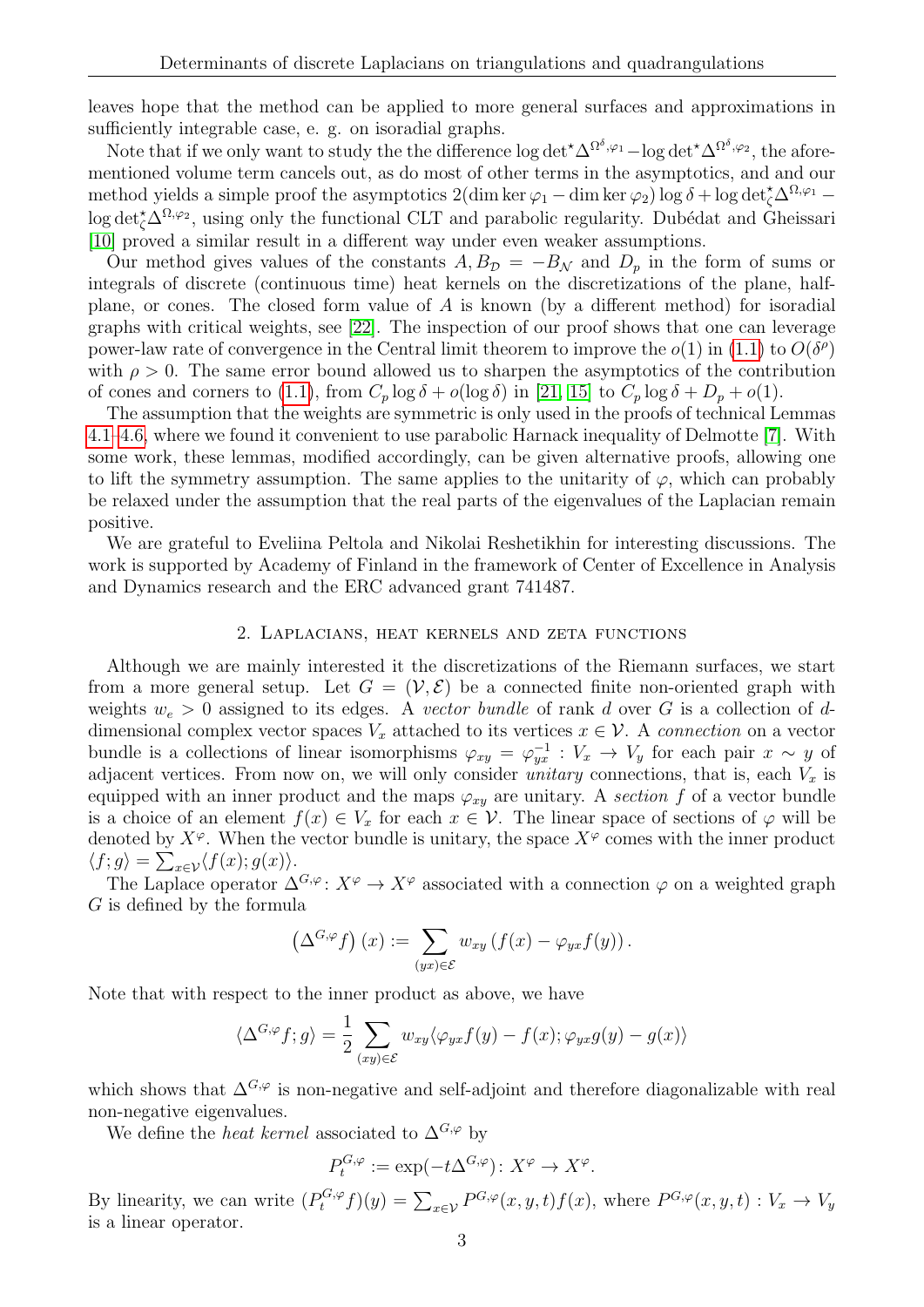The trace of  $P_t^{G,\varphi}$  $t_t^{\mathbf{G},\varphi}$  is called the *theta function*. By computing the trace first as the sum of eigenvalues, and then as the sum of the diagonal elements, we get the theta inversion identity

<span id="page-3-1"></span>(2.1) 
$$
\Theta^{G,\varphi}(t) := \text{Tr } P_t^{G,\varphi} = \sum_{\lambda \in \sigma(\Delta^{G,\varphi})} e^{-\lambda t} = \sum_{x \in \mathcal{V}} \text{Tr } P^{G,\varphi}(x,x,t).
$$

The zeta function associated to  $\Delta^{G,\varphi}$  is defined for  $s \in \mathbb{C}$  by the formula

$$
\zeta^{G,\varphi}(s):=\sum_{0\not=\lambda\in\sigma(\Delta^{G,\varphi})}\lambda^{-s}
$$

.

Let  $k = \dim \ker \Delta^{G,\varphi}$ . By subtracting k from both sides of the theta inversion formula, multiplying by  $t^{s-1}$  and integrating, one gets

<span id="page-3-2"></span>(2.2) 
$$
\zeta^{G,\varphi}(s) = \frac{1}{\Gamma(s)} \int_0^\infty (\Theta^{G,\varphi}(t) - k) t^{s-1} dt, \text{ if } \Re \mathfrak{e}(s) > 0;
$$

note that the integral converges at infinity because of the positivity of the eigenvalues. Our main motivation for studying the zeta function is the identity

(2.3) 
$$
- (\zeta^{G,\varphi})'(0) = \sum_{0 \neq \lambda \in \sigma(\Delta^{G,\varphi})} \log \lambda = \log \det^{\star} (\Delta^{G,\varphi}).
$$

We will need a probabilistic interpretation of the heat kernel. Let  $\gamma_t$  denote the continuous time random walk on the weighted graph  $(G; w)$ , that, being at  $x \in V$ , moves following exponential clock to an adjacent vertex y with intensity  $w_{xy}$ . We denote  $\varphi_{\gamma_{[0;t]}} := \varphi_{x_{n-1}x_n} \circ \cdots \circ \varphi_{x_0x_1}$ , where  $\gamma_0 = x_0 \sim x_1 \sim \cdots \sim x_n = \gamma_t$  are the vertices visited consecutively by  $\gamma$  up to time t. We denote by  $\mathbb{P}^x$  and  $\mathbb{E}^x$  the probability and the expectation with respect to this random walk started at x. We have the following lemma:

Lemma 2.1. We have

(2.4) 
$$
P^{G,\varphi}(x,y,t) = \mathbb{E}^x(\varphi_{\gamma_{[0,t]}} \mathbb{I}_{\gamma_t = y}).
$$

*Proof.* Denote the right-hand side by  $\hat{P}^{G,\varphi}(x, y, t)$ . We observe that

<span id="page-3-0"></span>
$$
\partial_t \hat{P}^{G,\varphi}(x,y,t) + \Delta_x^{G,\varphi} \hat{P}^{G,\varphi}(x,y,t) = 0,
$$

and the same system of ODEs with the same initial conditions holds for  $P^{G,\varphi}(x, y, t)$ .

We use [\(2.4\)](#page-3-0) to extend the definition of the heat kernel to infinite graphs.

In what follows, the graph G will be a discretization of a triangulated or a quadrangulated surface  $\Omega$ , as in the introduction. To discretize  $\Omega$ , choose an infinite locally finite weighted connected graph  $\mathbb{C}^{\delta_0}$  with vertices embedded in the plane; we assume that the embedded weighted graph is bi-periodic with periods either 1 and  $\frac{1}{2}$  +  $\frac{W}{\sqrt{3}}$  $\frac{\sqrt{3}}{2}i$  (for triangulation case), or 1 and i (for quadrangulation case) and has  $\delta_0^{-2}$  vertices per unit area. We moreover assume that  $\mathbb{C}^{\delta_0}$  is preserved under rotations by  $\pi/3$ , respectively,  $\pi/2$ , around the origin, and under reflections with respect to the real line. We denote  $\mathbb{C}^{\delta} = \frac{1}{N} \mathbb{C}^{\delta_0}$ , where  $\delta = \delta_0/N$ ,  $N \in \mathbb{N}$ , so that  $\mathbb{C}^{\delta}$  has  $\delta^{-2}$  vertices per unit area. Let T denote the he unit triangle  $\{0, 1, \frac{1}{2} + \frac{\sqrt{3}}{2}\}$  $\frac{\sqrt{3}}{2}i$  (respectively, the unit square  $\{0, 1, 1 + i, i\}$ . We denote by  $\Omega^{\delta}$  the discrete surface that can be obtained by discretizing each triangle/square in  $\Omega$  with  $\mathbb{C}^{\delta}$  restricted to T; since  $\mathbb{C}^{\delta}$  has all the symmetries of  $\mathbb{C}^{\delta_0}$ , these discretizations can be naturally glued together. We will interchangeably use  $\delta$ and  $N = \delta_0 \delta^{-1}$  as mesh parameters of the discretization. We do not require  $\mathbb{C}^{\delta_0}$  to be properly embedded, i. e., edges are allowed to intersect; however, we do assume that the graph obtained by removing edges connecting a vertex strictly inside  $T$  with one strictly outside  $T$  is still connected, so that  $\Omega^{\delta}$  is connected.

As an example, both  $\mathbb{Z} + i\mathbb{Z}$  and  $\frac{1}{2} + \frac{i}{2} + \mathbb{Z} + i\mathbb{Z}$  can serve as  $\mathbb{C}^{\delta_0}$  (with  $\delta_0 = 1$  in this case) in the quadrangulated case, leading to two different families of discretizations (one of them will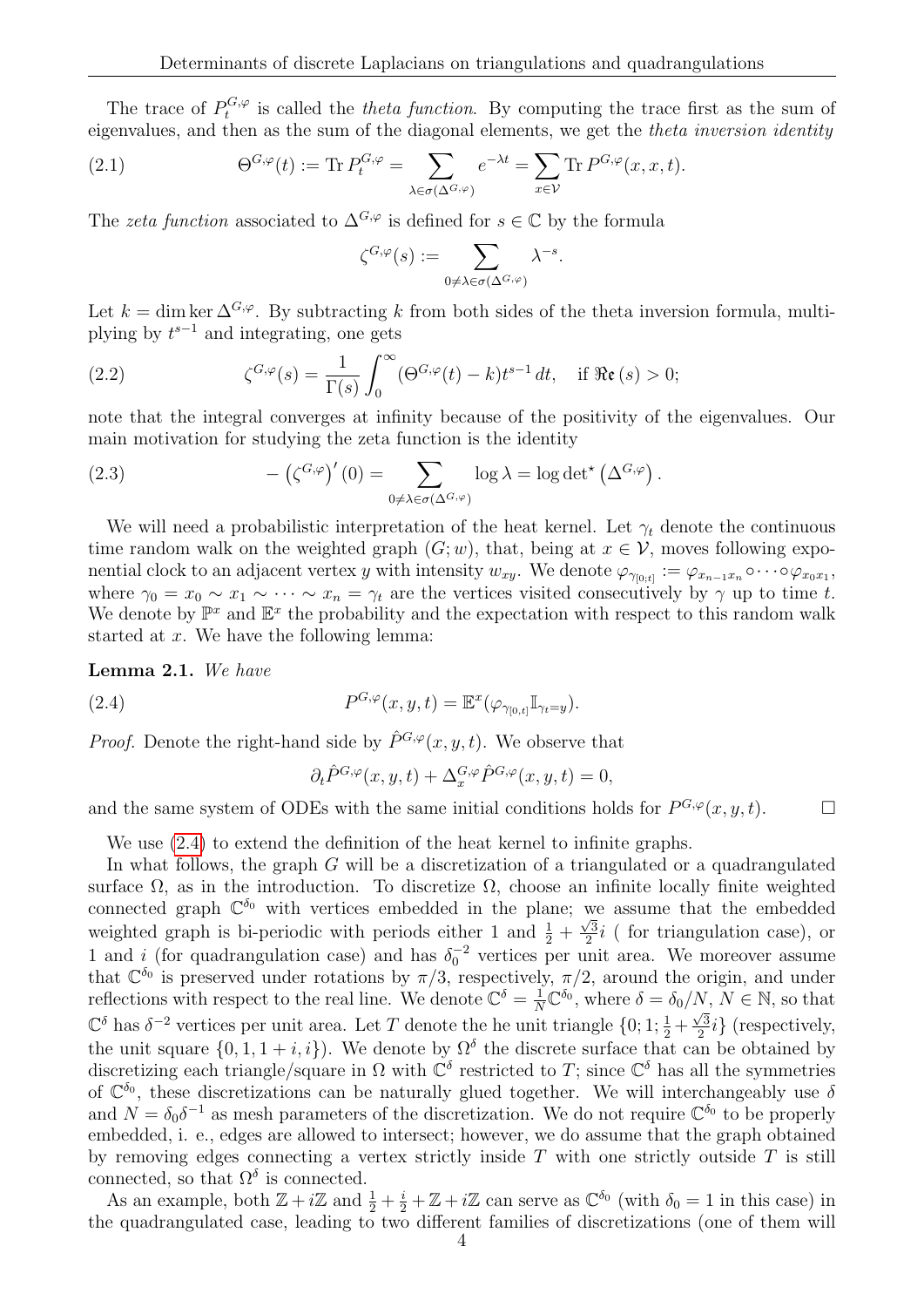have vertices at cone tips). The triangular and the hexagonal lattices can serve as  $\mathbb{C}^{\delta_0}$  in the triangulation case, with  $\delta_0 =$  $rac{\sqrt[4]{3}}{\sqrt{2}}$  $rac{3}{2}$  and  $\delta_0 =$  $\frac{4}{3}$  $\frac{y}{2}$  respectively.

It is easy to show (see Lemma [8.1](#page-15-0) below) that the continuous time random walk on  $\mathbb{C}^{\delta}$ satisfies the Central limit theorem, i. e., converges to a Brownian motion, whose covariance matrix must be scalar, because of the symmetries. We will assume that the weights  $w_{xy}$  are chosen so that this matrix is the identity, i. e.,  $\sum_{y \in B} P^{\mathbb{C}^{\delta}}(x, y, \delta^{-2}t) \to \int_{B}$  $rac{1}{2\pi t}$  exp $\left(-\frac{|x-y|^2}{2t}\right)$  $\frac{-y|^{2}}{2t}$ ) $dy$ for any disc B. This can always be achieved by simultaneously multiplying the all the weights by a common factor, which only affects the constant A.

Let us comment on the boundary conditions. We will assume that if a point  $p \in \partial\Omega$  of Dirichlet-to-Neumann change is at a corner, then, at  $\Omega^{\delta}$ , the boundary conditions also change at the corresponding corner, and if  $p$  is an inner point of a side of one of the triangles/squares, then it is approximated by sequence of points  $p^{\delta} \to p$  at distance  $m^{\delta}/N$ ,  $m^{\delta} \in \mathbb{N}$ , from the corner of that triangle (or square). To define an action of  $\Delta^{\Omega^{\delta},\varphi}$  on a section f of  $\varphi$  with Dirichlet (respectively, Neumann) boundary condition at a boundary segment  $l$ , we extend  $f$ across l by  $f(z^*) = \mp f(z)$ , where  $z \mapsto z^*$  is the reflection with respect to l; if there are vertices on the Dirichlet boundary, we only consider sections  $f$  that are zero at those vertices. This procedure may lead to non-symmetric weights that are gauge equivalent to symmetric ones; the above formulae are not affected. We adopt the convention that when writing the sum over  $x \in \Omega^{\delta}$  (as e. g. in [\(2.1\)](#page-3-1)) we do not include vertices lying on the Dirichlet part of the boundary.

An approximation  $p^{\delta}$  to a puncture p will be realized as a point of  $\Omega$  disjoint from any edge of  $\Omega^{\delta}$ ; we moreover insist that it is an image under scaling of a *fixed* point in a fundamental domain of  $\mathbb{C}^{\delta_0}$ .

The discrete vector bundle and the connection  $\varphi$  in  $\Omega^{\delta}$  are just restrictions of their continuous counterpart to the graph. Fix a finite cover  $\{U_j\}$  of  $\Omega$  by simply connected subsets, pick  $x_j \in U_j$ , and note that if  $f \in \ker \Delta^{\Omega, \varphi}$ , then, for any  $v \in V_{x_j}, x \mapsto \langle f(x); \varphi_{x_j \to x}(v) \rangle$  is a harmonic function in  $U_j$ . Hence,  $\sup_{|v|=1,x}\langle f(x); v\rangle$  cannot be attained neither in the interior point of  $\Omega$ nor on the Neumann boundary, unless  $\varphi_{x \to x_j}(f(x))$  is a constant in each  $U_j$ . It follows that  $k = \dim \ker \Delta^{\Omega, \varphi} = 0$  if  $\partial_{\mathcal{D}} \Omega \neq \emptyset$ ; otherwise, k is the dimension of the space of the covariant constants. The same argument works in the discrete, moreover, for  $\delta$  small enough (and a fixed cover), discrete and continuous covariant constants can be put in correspondence with each other. We conclude that  $k = \dim \ker \Delta^{\Omega, \varphi} = \dim \ker \Delta^{\Omega^{\delta}, \varphi}$  for  $\delta$  small enough.

We will need a continuous version of the above theory, in which the random walk  $\gamma^{\delta}$  on  $\Omega^{\delta}$ is replaced by the Brownian motion  $\gamma_t$  on  $\Omega$ . We refer the reader to [\[28\]](#page-21-22) for background on functional analysis for Markov semi-groups. Consider the Markov semi-group  $P_t^{\Omega,\varphi}$  acting on  $L^2$  sections of  $\varphi$  by

$$
(P_t^{\Omega,\varphi}f)(x) = \mathbb{E}^x[\varphi_{\gamma_{[0,t]}}^{-1}(f(\gamma_t))] =: \int_{y \in \Omega} P^{\Omega,\varphi}(y,x,t)f(y)dy;
$$

where the right hand side exists by Rietz representation theorem and can be, for a moment, viewed as a definition of  $P^{\Omega,\varphi}$ ; for  $\varphi$  a trivial line bundle, this is just the heat kernel on  $\Omega$ , that is, the transition density of the Brownian motion reflected at  $\partial_N \Omega$  and absorbed at  $\partial_D \Omega$ . Let  $\hat{\Omega}$  be two copies of  $\Omega$  glued along the boundary; let  $\hat{\varphi}$  be an extension of  $\varphi$  to  $\hat{\Omega}$  by reflection, and let A denote the space of smooth sections f of  $\hat{\varphi}$  with compact support not containing conical singularities of  $\Omega$  and not intersecting  $\partial_{\mathcal{D}}\Omega$ , and such that  $f(x) = f(\bar{x})$ , with  $x \mapsto \bar{x}$  the involution on  $\hat{\Omega}$ . Consider the Dirichlet form  $\mathcal{E}(f, f) := \lim_{t \searrow 0} \langle t^{-1}(I - P_t)f; f \rangle$ . Using a bound similar to Lemma [4.2](#page-7-2) for the Brownian motion, we see that for  $f \in \mathcal{A}$ , we have  $\mathcal{E}(f, f) = \langle \Delta^{\Omega, \varphi} f, f \rangle = \frac{1}{2}$  $\frac{1}{2}\langle \nabla^{\varphi} f, \nabla^{\varphi} f \rangle$ , where the Laplacian is defined by  $(\Delta^{\Omega,\varphi} f)(x) =$  $-\frac{1}{2}$  $\frac{1}{2}(\partial^2_{\eta} + \partial^2_{\nu})\varphi_{x_{\eta\nu}\to x}(f(x_{\eta\nu}))|_{x_{\eta\nu}=x}$  for an isometric parametrization  $(\eta, \nu) \mapsto x_{\eta\nu}$  of a simply connected neighborhood of x. The closure of A with respect to  $\mathcal E$  defines a self-adjoint extension of the Laplacian, called the Friedrichs extension, which we also denote by  $\Delta^{\Omega,\varphi}$ . The usual argument implies that the spectrum of of  $\Delta^{\Omega,\varphi}$  is discrete (and non-negative). Denote the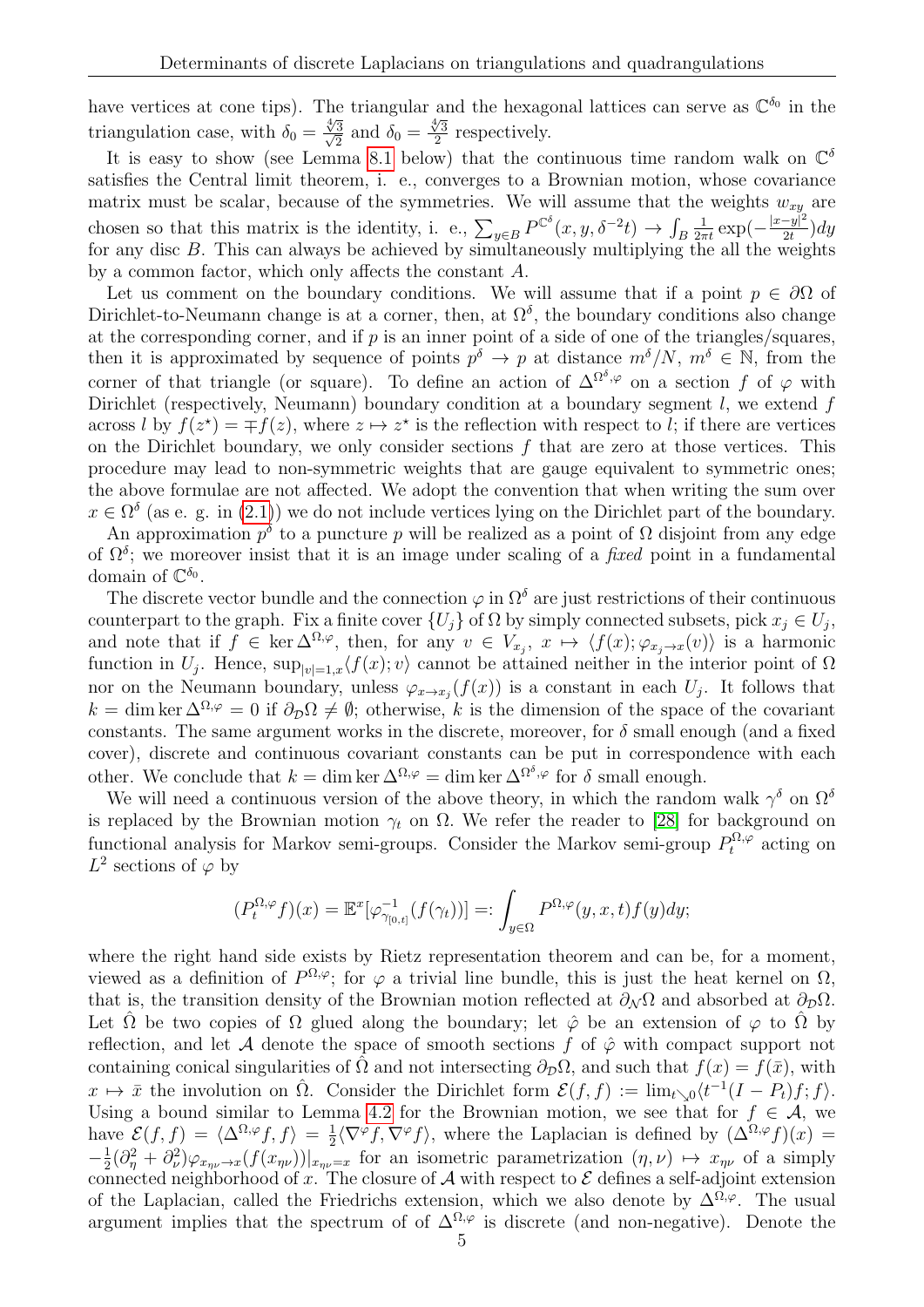eigenvalues by  $\lambda_1 \leq \lambda_2 \leq \ldots$  counting multiplicities, and the normalized eigenfunctions by  $\{\psi_i\}_{i\in\mathbb{N}}$ ; we then have  $P_t\psi_i = e^{-\lambda_i t}\psi_i$ . By Weyl's law, we have  $\lambda_i \gtrsim i$ , so that we can define the theta function as  $\Theta^{\Omega,\varphi}(t) = \sum_{i=1}^{\infty} e^{-\lambda_i t}$ . We have, for any  $f \in L^2(\Omega)$ ,

$$
\int_{\Omega} P^{\Omega,\varphi}(y,x,t)f(y)dy = (P_tf)(x) = \sum_{i=1}^{\infty} (P_t\psi_i)(x)\langle\psi_i;f\rangle = \sum_i e^{-\lambda_i t}\psi_i(x)\langle\psi_i;f\rangle,
$$

thus, for any vector  $v \in V_y$ ,  $P^{\Omega,\varphi}(y,x,t)v = \sum_i e^{-\lambda_i t} \psi_i(x) \langle \psi_i(y), v \rangle$ , so that  $\text{Tr } P^{\Omega,\varphi}(x,x,t) =$  $\sum_i e^{-\lambda_i t} \langle \psi_i(x); \psi_i(x) \rangle$  and, integrating, we arrive at the continuous theta inversion identity,

$$
\int_{x \in \Omega} \text{Tr} \, P^{\Omega, \varphi}(x, x, t) \, dx = \Theta^{\Omega, \varphi}(t).
$$

We define the spectral zeta function as  $\zeta^{\Omega,\varphi}(s) = \sum_i \lambda_i^{-s}$  $i^{s}$ , which due to Weyl's law converges whenever  $\Re \epsilon s > 1$ . Similarly to the discrete case, we have

(2.5) 
$$
\zeta^{\Omega,\varphi}(s) = \frac{1}{\Gamma(s)} \cdot \int_0^\infty (\Theta^{\Omega,\varphi}(t) - k) t^{s-1} dt, \quad \Re \mathfrak{e} s > 1.
$$

# <span id="page-5-1"></span>3. The key formula for the determinant of the discrete Laplacian

<span id="page-5-0"></span>For notational simplicity, we first assume there are no punctures, and also that the lattice is such that there are no vertices at conical singularities. We will then discuss the necessary modifications in the general case.

Given  $x \in \Omega$ , we define  $\Omega_x$  to be one of the model surfaces, namely, a plane, a half-plane, an infinite cone, or an infinite wedge, that agrees with  $\Omega$  locally near x. More precisely, fix a small  $r > 0$  in such a way that the 2r–neighborhoods of the tips of the conical singularities and the boundary components do not overlap or self-overlap. We define  $r_{\alpha} := r/\sin(\alpha/2)$  if  $\alpha < \pi$ and  $r_{\alpha} = r$  otherwise. We then define  $\Omega_x$  to be the wedge of angle  $\alpha$  if x is at distance at most  $r_{\alpha}$  from the tip of a corner (see Figure [1\)](#page-10-0) with angle  $\alpha$ , else, if x at distance  $\leq r$  from  $\partial\Omega$  (or a conical singularity), we define  $\Omega_x$  to be the half-plane (respectively, the cone); else,  $\Omega_x$  is a plane.

In a similar way (with the same r independent of  $\delta$ ), we define the domains  $\Omega_x^{\delta}$ . These domains, when they have a boundary, come equipped with boundary conditions inherited from  $\Omega^{\delta}$ . We define the heat kernel P in each of the discrete model domains  $\Omega^{\delta}_x$  by [\(2.4\)](#page-3-0), with  $\varphi$  the trivial connection on the rank one bundle, and the random walk being stopped at the Dirichlet boundary and reflected at the Neumann one.

We start from [\(2.2\)](#page-3-2) and rewrite it as

$$
\zeta^{\Omega^{\delta},\varphi}(s) = \frac{1}{\Gamma(s)} \int_{\delta^{-2}}^{\infty} \left(\Theta^{\Omega^{\delta},\varphi}(t) - k\right) t^{s-1} dt \n+ \frac{1}{\Gamma(s)} \sum_{x \in \Omega^{\delta}} \int_{0}^{\delta^{-2}} \left(\text{Tr } P^{\Omega^{\delta},\varphi}(x,x,t) - d \cdot P^{\Omega_x^{\delta}}(x,x,t)\right) t^{s-1} dt \n+ \frac{d}{\Gamma(s)} \sum_{x \in \Omega^{\delta}} \int_{0}^{\infty} \left(P^{\Omega_x^{\delta}}(x,x,t) - P^{\mathbb{C}^{\delta}}(x,x,t)\right) t^{s-1} dt - \frac{d}{\Gamma(s)} \sum_{x \in \Omega^{\delta}} \int_{\delta^{-2}}^{\infty} P^{\Omega_x^{\delta}}(x,x,t) t^{s-1} dt \n+ \frac{d}{\Gamma(s)} \sum_{x \in \Omega^{\delta}} \int_{0}^{\infty} \left(P^{\mathbb{C}^{\delta}}(x,x,t) - e^{-w_x t}\right) t^{s-1} dt \n+ \frac{d}{\Gamma(s)} \sum_{x \in \Omega^{\delta}} \int_{0}^{\infty} e^{-w_x t} t^{s-1} dt - \frac{1}{\Gamma(s)} \int_{0}^{\delta^{-2}} k t^{s-1} dt,
$$

where  $w_x := \sum_{y \sim x} w_{xy}$ . This identity is valid for  $0 < \Re \epsilon s < 1$ , since each integral defines an analytic function in that region (see Lemma [5.2](#page-9-0) below for large t bounds). Moreover, all the integrals but the last two are in fact analytic at least in  $-1 < \Re \epsilon s < 1$ ; indeed it follows from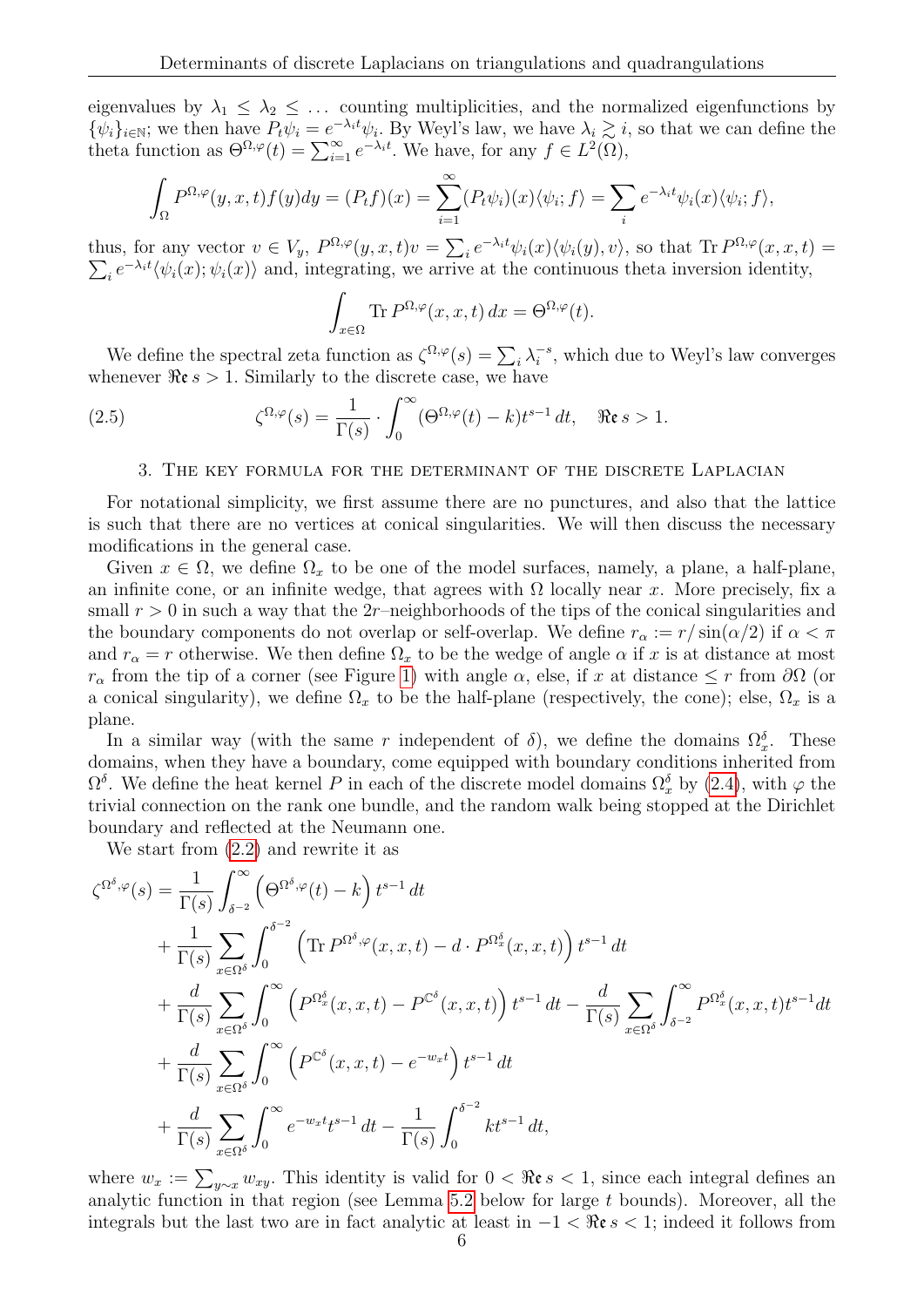[\(2.4\)](#page-3-0) that  $P^{\mathbb{C}^{\delta}}(x, x, t) = e^{-w_x t} \cdot \text{Id} + O(t^2)$ , the  $O(t^2)$  being the probability that the random walk takes at least two steps up to time  $t$ . The last two terms are equal to

$$
d\sum_{x\in\Omega^d} w_x^{-s} - \frac{k\delta^{-2s}}{s\Gamma(s)},
$$

and since  $1/\Gamma(s) = s(1 + o(1))$  as  $s \to 0$ , the derivative of the above expression at zero yields

$$
-\log \det^{\star} \Delta^{\Omega^{\delta}, \varphi} = \int_{\delta^{-2}}^{\infty} \left( \Theta^{\Omega^{\delta}, \varphi}(t) - k \right) \frac{dt}{t} + \sum_{x} \int_{0}^{\delta^{-2}} \left( \text{Tr } P^{\Omega^{\delta}, \varphi}(x, x, t) - d \cdot P^{\Omega_x^{\delta}}(x, x, t) \right) \frac{dt}{t}
$$

$$
- d \cdot \sum_{x} \int_{\delta^{-2}}^{\infty} P^{\Omega_x^{\delta}}(x, x, t) \frac{dt}{t} + d \cdot \sum_{x} \int_{0}^{\infty} \left( P^{\Omega_x^{\delta}}(x, x, t) - P^{\mathbb{C}^{\delta}}(x, x, t) \right) \frac{dt}{t}
$$

$$
+ d \sum_{x} \left( \int_{0}^{\infty} \left( P^{\mathbb{C}^{\delta}}(x, x, t) - e^{-w_x t} \right) \frac{dt}{t} - \log w_x \right) + 2k \log \delta - k \gamma_{\text{Euler}}.
$$

This is our key formula; analyzing it term by term will lead to  $(1.1)$ . For the first three terms, going back to the probabilistic interpretation of the heat kernel, we observe that only the walks with  $\gtrsim \delta^{-1}$  steps contribute, hence, these terms converge to their continuous counterparts by Central limit theorem, see Section [4](#page-6-1) and Corollary [5.4](#page-9-1) for details. As for the fourth term, we note that the summands are zero unless  $x$  is  $r$ –close to a conical singularity or to the boundary. Thus, the whole sum only depends on number of conical singularities and their angles, and on the geometry of the boundary. We treat it in Section [5.](#page-8-0)

Let T be the unit square  $\{0 \leq \Re\mathfrak{e} z, \Im\mathfrak{m} z \leq 1\}$  (in the quadrangulation case), or the equilateral triangle with vertices  $0, 1, \frac{1}{2} + \frac{\sqrt{3}}{2}$  $\frac{\sqrt{3}}{2}i$  (in the triangulation case). Assume first that there are no vertices of  $\mathbb{C}^{\delta_0}$  on  $\partial T$ . Then, subdividing the vertices of  $\Omega^{\delta}$  into scaled copies of T, the fifth term above gives the leading term of the asymptotics [\(1.1\)](#page-0-1):

<span id="page-6-0"></span>
$$
(3.1) \quad d \sum_{x} \left( \int_{0}^{\infty} \left( P^{\mathbb{C}^{\delta}}(x, x, t) - e^{-w_{x}t} \right) \frac{dt}{t} - \log w_{x} \right)
$$

$$
= d |\Omega^{\delta}| \frac{1}{|T|} \sum_{x \in T} \left( \int_{0}^{\infty} \left( P^{\mathbb{C}^{\delta_{0}}}(x, x, t) - e^{-w_{x}t} \right) \frac{dt}{t} - \log w_{x} \right) =: -A \cdot |\Omega^{\delta}|
$$

If there are vertices on  $\partial T$  but not in its corners, then the contribution of those should be included in the above average with weight  $\frac{1}{2}$ ; this will lead to a miscount for the contribution vertices on  $\partial\Omega$  which can be absorbed into the constants  $B_N$ ,  $B_\mathcal{D}$ . Similarly, if there are vertices at the corners of T, they should be counted with weight  $\frac{1}{6}$  or  $\frac{1}{4}$ , which leads to a miscount for boundary corners and cones which can be absorbed into  $D_p$ .

In the case there are punctures, in an r-neighborhood of a puncture p, we define  $\Omega_x$  to be the punctured plane  $\mathbb{C}^{\delta} \setminus \{p\}$ , equipped with the connection  $\varphi_p$  obtained by first restricting  $\varphi$  to the neighborhood of p and then extending it to a flat connection on the whole  $\mathbb{C}^{\delta} \setminus \{p\}.$ We then simply use  $P^{\mathbb{C}^{\delta}\setminus\{p\},\varphi_p}$  instead of  $d \cdot P^{\Omega_x^{\delta}}$  in the above formulae. If there are vertices at corners of  $T$  (and thus at conical singularities), then the asymptotics of the heat kernel at a conical singularity p of angle  $\alpha$  reads  $P^{\Omega_p^{\delta}}(p, p, t) = \frac{\alpha}{2\pi} e^{-w_p t} \cdot \text{Id} + O(t^2)$ , where  $\hat{p}$  is a corner of T; hence we should replace  $P^{\mathbb{C}^{\delta}}(p, p, t)$  in the above formulae by  $\frac{\alpha}{2\pi} \cdot P^{\mathbb{C}^{\delta}}(\hat{p}, \hat{p}, t)$ . This results in additional constant contributions to the asymptotics that can be absorbed into  $D_n$ .

## 4. CONTRIBUTIONS FROM THE CLT PART.

<span id="page-6-1"></span>The goal for this section is to prove convergence of the first two terms in the key formula. We start with five fairly standard Lemmas, whose proof is deferred to Section [8.](#page-15-1) We denote  $\Omega^\dagger:=\partial\Omega\cup\mathcal{C}\cup\mathcal{P}$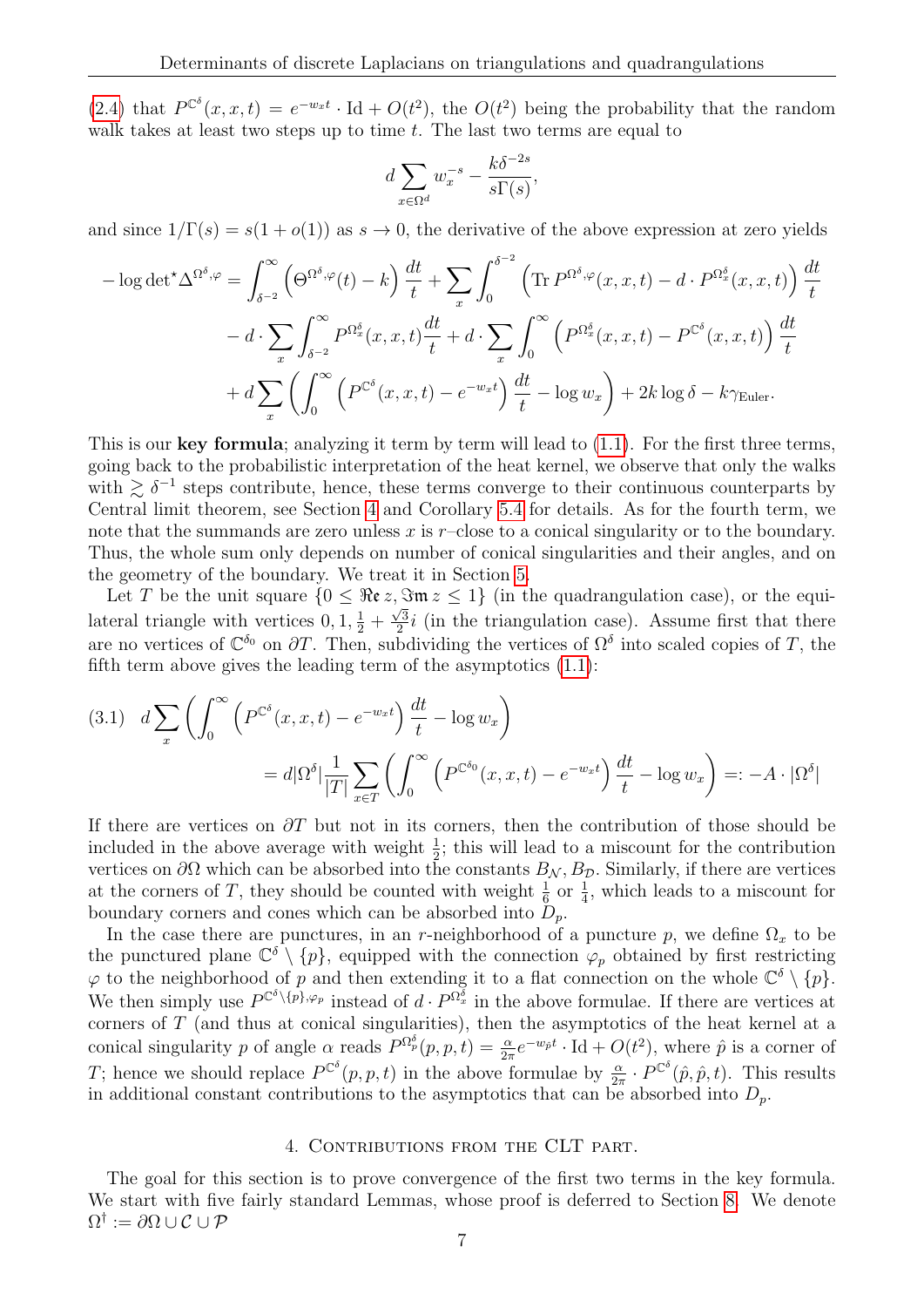<span id="page-7-7"></span>**Lemma 4.1.** (Functional CLT) For any  $T > 0$ , any  $x \in \Omega \setminus \Omega^{\dagger}$ , any sequence  $x^{\delta} \to x$ , and any bounded, continuous function f on the space of paths  $\gamma : [0, T] \to \Omega$  (equipped with sup-norm convergence), one has

$$
\mathbb{E}^{x^{\delta}} f(\gamma_{[0,\delta^{-2}T]}^{\delta}) \stackrel{\delta \to 0}{\longrightarrow} \mathbb{E}^{x} f(\gamma_{[0,T]}).
$$

<span id="page-7-2"></span>**Lemma 4.2.** (Short time large diameter bound) For every  $\varepsilon > 0$ , there are constants  $C, c > 0$ such that, for all  $x \in \Omega^{\delta}$ , all  $t > 0$  and all  $\delta < c$ ,

<span id="page-7-0"></span>
$$
\mathbb{P}^x(\text{diam}(\gamma_{[0,\delta^{-2}t]}^{\delta}) \geq \varepsilon) \leq C \cdot t^3.
$$

<span id="page-7-5"></span>**Lemma 4.3.** (Uniform bound of the heat kernel) For each  $\varepsilon > 0$ , there are constants  $C, c > 0$ such that, for all  $\delta < c$ ,

(4.1) 
$$
P^{\Omega^{\delta}}(x, y, \delta^{-2}t) \leq C\delta^2
$$

whenever either dist $(x, y) > \varepsilon$ , or  $t > \varepsilon$ .

<span id="page-7-6"></span>**Lemma 4.4.** (Holder regularity of heat kernels) There exists a number  $\theta > 0$  such that, for any  $\eta > 0$ , there exists a constant  $C_{\eta}$  with the following property: if  $dist(x, y) < \frac{1}{2}$  $\frac{1}{2}$ dist $(x, \Omega^{\dagger}) < \frac{1}{2}$  $rac{1}{2}\eta$ and  $t > \eta^2$ , then

$$
\left| P^{\Omega^{\delta},\varphi}(x,x,\delta^{-2}t) - P^{\Omega^{\delta},\varphi}(x,y,\delta^{-2}t) \right| \leq C_{\eta} \cdot |x-y|^{\theta} \cdot \delta^{2},
$$

where the the left-hand side is defined by picking a trivialization of  $\varphi$  in the disc  $B(x, \frac{\eta}{2})$ .

<span id="page-7-3"></span>**Lemma 4.5.** (Spectral gap) There are constants  $C, c > 0$  independent of  $\delta$ , such that for all  $\delta$ small enough, one has

(4.2) 
$$
\left|\Theta^{\Omega^{\delta}}(\delta^{-2}t) - k\right| < Ce^{-ct}, \quad t \ge 1.
$$

<span id="page-7-4"></span>We are in the position to prove convergence of the first two terms in the key formula:

<span id="page-7-1"></span>Lemma 4.6. We have the following convergence results:

(4.3) 
$$
\int_{1}^{\infty} \left( \Theta^{\Omega^{\delta}, \varphi}(\delta^{-2}t) - k \right) \frac{dt}{t} \stackrel{as \delta \to 0}{\longrightarrow} \int_{1}^{\infty} \left( \Theta^{\Omega, \varphi}(t) - k \right) \frac{dt}{t}
$$

and

<span id="page-7-8"></span>(4.4) 
$$
\int_0^1 \sum_{x \in \Omega^\delta} \left( \text{Tr} \, P^{\Omega^\delta, \varphi}(x, x, \delta^{-2}t) - d \cdot P^{\Omega^\delta_x}(x, x, \delta^{-2}t) \right) \frac{dt}{t} \stackrel{as \delta \to 0}{\longrightarrow} \\ \int_0^1 \int_\Omega \left( \text{Tr} \, P^{\Omega, \varphi}(x, x, t) - d \cdot P^{\Omega_x}(x, x, t) \right) \, dx \frac{dt}{t}.
$$

*Proof.* In view of Lemma [4.5,](#page-7-3) for  $(4.3)$ , it suffices to prove the convergence

$$
\int_1^T \Theta^{\Omega^\delta, \varphi}(\delta^{-2}t) \frac{dt}{t} \stackrel{\text{as } \delta \to 0}{\longrightarrow} \int_1^T \Theta^{\Omega, \varphi}(t) \frac{dt}{t} dx.
$$

for any fixed  $T > 0$ . Let  $0 < \eta < \eta_0$ , and let  $\{\psi_i\}$  be a partition of unity for  $\Omega$  such that diam(supp  $\psi_i$ )  $\lt \eta$  for all j. We write

$$
\int_1^T \Theta^{\Omega^\delta} (\delta^{-2} t) \frac{dt}{t} = \sum_j \int_1^T \sum_{x \in \Omega^\delta} \psi_j(x) \text{Tr } P^{\Omega^\delta, \varphi}(x, x, \delta^{-2} t)
$$

and split the sum according to whether  $j \in J := \{j : \text{dist}(\text{supp }\psi_j, \Omega^{\dagger}) > \eta_0$ . By Lemma [4.3,](#page-7-5)

$$
\sum_{j \notin J} \int_1^T \sum_{x \in \Omega^\delta} \psi_j(x) \text{Tr } P^{\Omega^\delta, \varphi}(x, x, \delta^{-2}t) \le \sum_{\text{dist}(x, \Omega^\dagger) \le 2\eta_0} \sum_j \psi_j(x) C\delta^2 \le C\mathcal{A}(\eta_0),
$$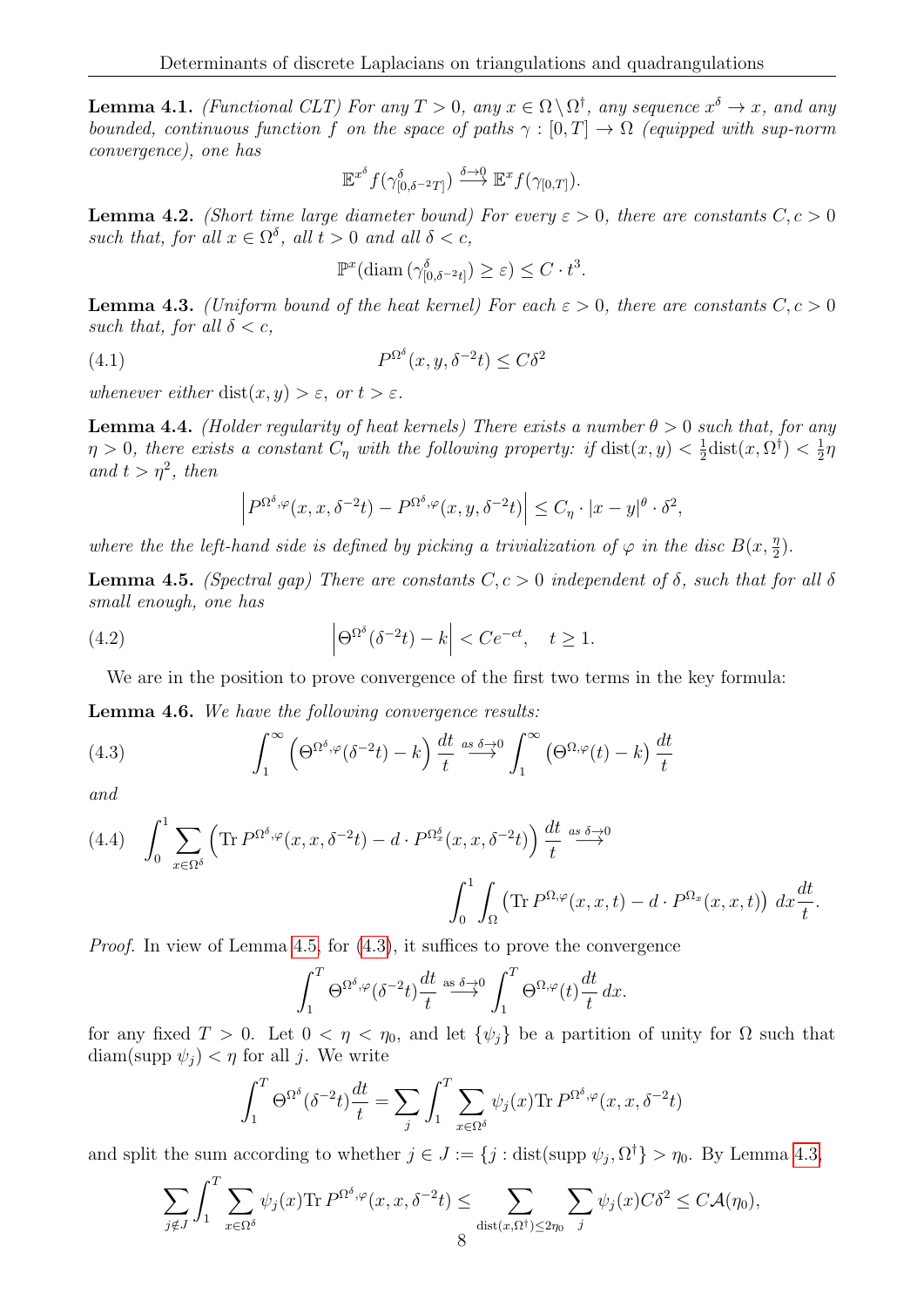where  $\mathcal{A}(\eta_0) \stackrel{\eta_0 \to 0}{\longrightarrow} 0$  is the area of  $\{x \in \Omega : \text{dist}(x, \Omega^{\dagger}) \leq 2\eta_0\}$ . For  $j \in J$ , by Lemma [4.4,](#page-7-6)

$$
\left| \int_1^T \sum_{x \in \Omega^{\delta}} \psi_j(x) \text{Tr} \, P^{\Omega^{\delta}, \varphi}(x, x, \delta^{-2}t) \frac{dt}{t} - \int_1^T \frac{1}{S_j} \sum_{x, y \in \Omega^{\delta}} \psi_j(x) \psi_j(y) \text{Tr} \, P^{\Omega^{\delta}, \varphi}(x, y, \delta^{-2}t) \frac{dt}{t} \right| \leq C_{\eta_0} S_j \eta^{\theta} \delta^2,
$$

where  $S_j = \sum_{x \in \Omega^{\delta}} \psi_j(x)$ . Summing these bounds over  $j \in J$  yields the upper bound  $C_{\eta_0} | \Omega^{\delta} | \delta^2 \eta^{\theta}$ , which goes to zero uniformly in  $\delta$  as  $\eta \to 0$ . Finally,

<span id="page-8-1"></span>(4.5) 
$$
\int_1^T \frac{1}{S_j} \sum_{x,y \in \Omega^{\delta}} \psi_j(x) \psi_j(y) \text{Tr } P^{\Omega^{\delta},\varphi}(x,y,\delta^{-2}t) \frac{dt}{t} = \mathbb{E}^X \left[ \int_1^T \text{Tr } \varphi(\gamma^{\delta}_{[0,\delta^{-2}t]}) \psi_j(\gamma^{\delta}_t) \frac{dt}{t} \right],
$$

with the initial point X chosen at random with  $\mathbb{P}(X = x) = \psi_j(x)/S_j$ , and we pick a trivialization of  $\varphi$  over supp  $\psi_j$ . The expression inside the expectation is continuous with respect to the path  $\gamma^{\delta}$ , therefore, by Lemma [4.1,](#page-7-7) [\(4.5\)](#page-8-1) converges to its continuous counterpart

$$
\mathbb{E}^{X}\left[\int_{1}^{T} \text{Tr}\,\varphi(\gamma_{[0,t]})\psi_{j}(\gamma_{t})dt\right] = \int_{1}^{T} \left(\int_{\Omega} \psi_{j}\right)^{-1} \int_{x,y \in \Omega} \psi_{j}(x)\psi_{j}(y) \text{Tr}\,P^{\Omega,\varphi}(x,y,t) dx dy. \ =: I_{j}
$$

In view of the bounds we have collected, we have that

$$
\int_1^T \Theta^{\Omega^{\delta},\varphi}(\delta^{-2}t) \frac{dt}{t} \stackrel{\text{as } \delta \to 0}{\longrightarrow} \lim_{\eta_0 \to 0} \lim_{\eta \to 0} \sum_{j \in J} I_j.
$$

Since the continuous heat kernels satisfy the suitable counterparts of Lemmas [4.3–](#page-7-5)[4.4](#page-7-6) (for instance, as a consequence of the discrete bounds and the convergence), an argument as above gives that the latter quantity is equal to  $\int_1^T \Theta^{\Omega,\varphi}(t) \frac{dt}{t}$  $\frac{dt}{t}$ , as required.

For [\(4.4\)](#page-7-8), the same argument as above, applied to  $\Omega^{\delta}$  and each of  $\Omega^{\delta}_x$ , gives the convergence of the integral from  $t_0$  to 1, for any fixed  $t_0 > 0$ . Hence, it suffices to show that the integral from 0 to  $t_0$  converges to 0 as  $t_0 \rightarrow 0$  uniformly in  $\delta$ . We can write

$$
\text{Tr } P^{\Omega^{\delta},\varphi}(x,x,\delta^{-2}t) - d \cdot P^{\Omega_x^{\delta}}(x,x,\delta^{-2}t) = \mathbb{E}^x \left[ \text{Tr } \varphi(\gamma_{[0,\delta^{-2}t]}) \mathbb{I}_{\gamma_{\delta^{-2}t} = x} - d \cdot \mathbb{I}_{\hat{\gamma}_{\delta^{-2}t} = x} \right],
$$

where  $\gamma$  and  $\hat{\gamma}$  are random walks on  $\Omega^{\delta}$  and  $\Omega_x^{\delta}$ , respectively, coupled in such a way that they coincide up until  $\tau_r := \min\{s : \text{dist}(\gamma_{\delta^{-2}s}, x) \geq r\}$ . On the event  $\tau_r \geq t$ , the expression in the expectation is zero. Hence, we can write

$$
\left| \text{Tr } P^{\Omega^{\delta},\varphi}(x,x,\delta^{-2}t) - d \cdot P^{\Omega_x^{\delta}}(x,x,\delta^{-2}t) \right|
$$
  
\$\leq d \cdot \mathbb{P}(\tau\_r < t) \left( \sup\_{s < t, |y-x| \geq r} P^{\Omega\_s^{\delta}}(y,x,\delta^{-2}s) + \sup\_{s < t, |y-x| \geq r} P^{\Omega\_x^{\delta}}(y,x,\delta^{-2}s) \right)\$  
\$\leq C d \cdot \mathbb{P}(\tau\_r < t) \delta^2 \leq C' t^3 \delta^2\$.

where we have used Lemma [4.3](#page-7-5) and then Lemma [4.2.](#page-7-2) Summing over x gives a bound on the integrand in the left-hand side of  $(4.4)$  that is independent of  $\delta$  and integrable at 0. This concludes the proof.  $\Box$ 

## <span id="page-8-2"></span>5. Local contributions

<span id="page-8-0"></span>In this section, we compute the contribution of the local term

(5.1) 
$$
\sum_{x \in \Omega^{\delta}} \int_0^{\infty} \left( P^{\Omega_x^{\delta}}(x, x, t) - P^{\mathbb{C}^{\delta}}(x, x, t) \right) \frac{dt}{t} =: \sum_{x \in \Omega^{\delta}} I_{\mathbb{C}^{\delta}}^{\Omega_x^{\delta}}(x)
$$

to the asymptotics of the determinant. Each of the model surfaces  $\Lambda = \mathbb{H}, \Upsilon^{\alpha}, \mathcal{C}^{\alpha}$  has scaling acting on it, and  $I_{\mathbb{C}^{\delta}}^{\Lambda^{\delta}}(x) = I_{\mathbb{C}^{\delta_0}}^{\Lambda^{\delta_0}}(N \cdot x)$ . Thus, decreasing  $\delta$  by going from N to  $N+1$  is tantamount to adding new terms to the sum, corresponding to those  $x$  whose distance to a conical singularity, the boundary, or a puncture is between  $r \frac{N}{N+1}$  and r. The asymptotics of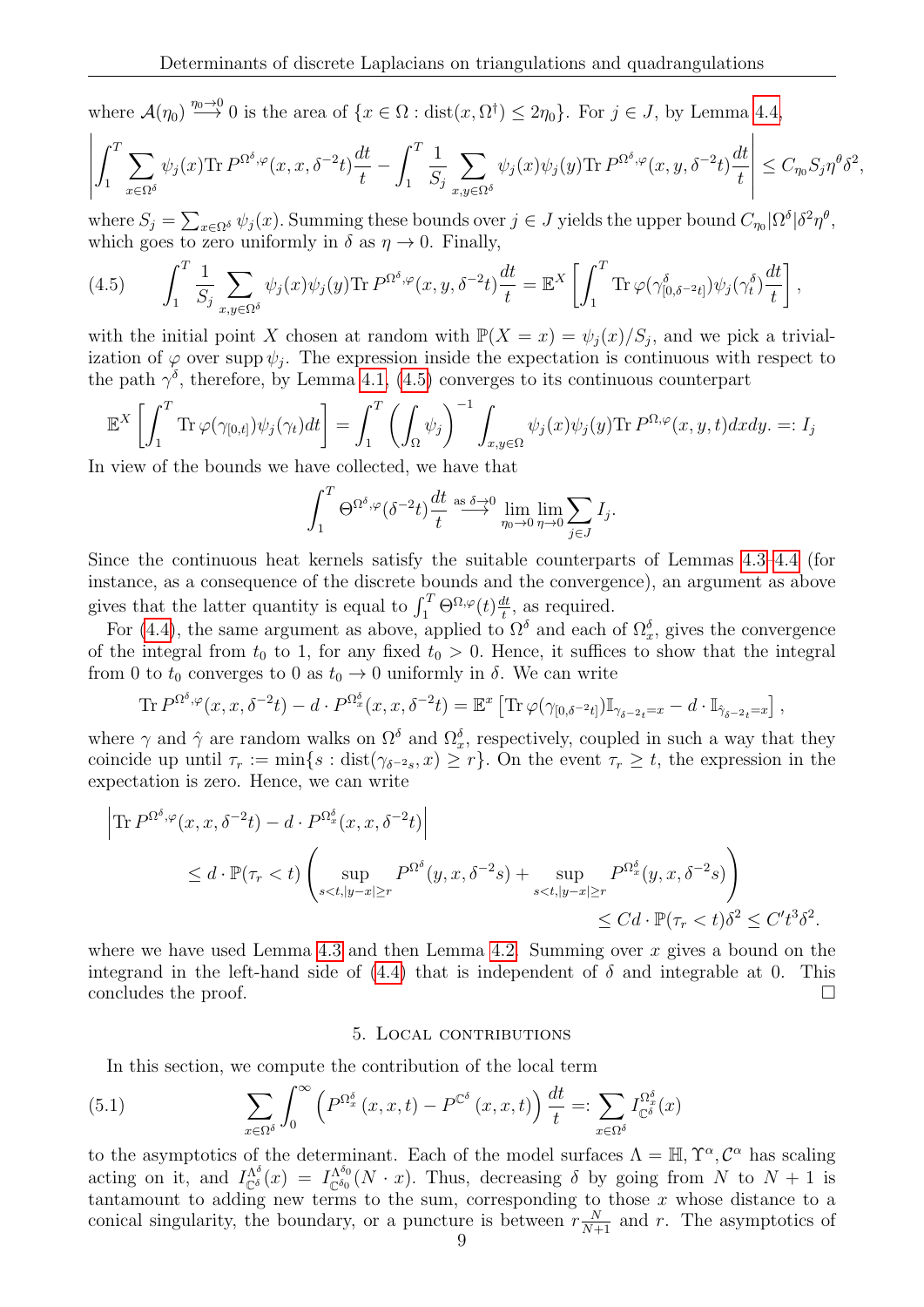those new terms is governed by Central limit theorem. We postpone the proof of the following Lemmas to Section [8:](#page-15-1)

<span id="page-9-2"></span>**Lemma 5.1.** (Local CLT with error bound) If  $\Lambda$  is one of the model surfaces,  $\Lambda^{\delta}$  its discretization, and  $\varepsilon > 0$ , then there exist  $q > 0$  and  $C > 0$  such that

$$
\left|\delta^{-2} \cdot P^{\Lambda^{\delta}}(x, y, \delta^{-2}t) - P^{\Lambda}(x, y, t)\right| \le C\delta^{q} \cdot \max\{t^{-1}, 1\},\
$$

<span id="page-9-0"></span>for all  $\delta$ , all  $t \in (\delta^q, \delta^{-q})$  and  $x, y$  at distance at least  $\varepsilon$  from the tip (if  $\Lambda$  is a wedge or a cone). **Lemma 5.2.** (Uniform tail bound for the heat kernel) If  $\Lambda^{\delta}$  is one of the model surfaces, then there exists  $C > 0$  such that, for any  $\delta, t > 0$  and  $x, y \in \Lambda^{\delta}$ ,

$$
P^{\Lambda^{\delta}}(x, y, \delta^{-2}t) \le C\delta^2 t^{-1}.
$$

Let  $\Lambda_1 \ni x_0$  be a continuous model surface equipped with boundary conditions. Let  $\Lambda_2$  be another model surface that contains an isometric copy  $B'(x_0, \eta)$  of the ball  $B(x_0, \eta) \subset \Lambda_1$  not containing tips of a wedge or a cone, with corresponding parts of the boundary having the same boundary conditions, and let  $\Lambda_{1,2}^{\delta}$  be their discretizations that respect the isometry. We will denote, for  $x \in B(x_0, \eta)$ ,

$$
I_{\Lambda_1}^{\Lambda_2}(x) := \int_0^\infty (P^{\Lambda_2}(x, x, t) - P^{\Lambda_1}(x, x, t)) \frac{dt}{t},
$$

where we identify the points in  $B(x_0, \eta)$  with their isomorphic copies. We use a similar notation for discretizations  $\Lambda_{1,2}^{\delta}$  of  $\Lambda_{1,2}$  We have the following Lemma:

<span id="page-9-3"></span>**Corollary 5.3.** In the above setup, there exist  $\rho > 0$  and  $C > 0$  such that

$$
\left|\delta^{-2}I_{\Lambda_1^\delta}^{\Lambda_2^\delta}(x) - I_{\Lambda_1}^{\Lambda_2}(x)\right| \le C\delta^\rho;
$$

for all  $\delta$  and all  $x \in B(x_0, \frac{\eta}{2})$  $\frac{\eta}{2}$ .

*Proof.* Let q be as in Lemma [5.1.](#page-9-2) At small times, we bound the difference of heat kernels by Lemma [4.2](#page-7-2) as in the proof of Lemma [4.6;](#page-7-1) this yields

$$
\left| \int_0^{\delta^{q/2}} \left( P^{\Lambda_2^{\delta}} \left( x, x, \delta^{-2} t \right) - P^{\Lambda_1^{\delta}} \left( x, x, \delta^{-2} t \right) \right) \frac{dt}{t} \right| \leq C \delta^2 \cdot \delta^{3q/2}.
$$

At large times, we use Lemma [5.2](#page-9-0) to get

$$
\left| \int_{\delta^{-q}}^{\infty} \left( P^{\Lambda_2^{\delta}} \left( x, x, \delta^{-2} t \right) - P^{\Lambda_1^{\delta}} \left( x, x, \delta^{-2} t \right) \right) \frac{dt}{t} \right| \leq 2C \delta^2 \int_{\delta^{-q}}^{\infty} t^{-2} dt \leq 2C \delta^{2+q}.
$$

Clearly, similar estimates hold for continuous heat kernels. At intermediate times, we apply Lemma [5.1](#page-9-2) to each of  $\Lambda_{1,2}$  separately to get

$$
\int_{\delta^{q/2}}^{\delta^{-q}} \left| \delta^{-2} P^{\Lambda_{1,2}^{\delta}} \left( x, x, \delta^{-2} t \right) - P^{\Lambda_{1,2}} \left( x, x, \delta^{-2} t \right) \right| \frac{dt}{t}
$$
  

$$
\leq C \delta^{q} \int_{\delta^{q/2}}^{\delta^{-q}} \frac{dt}{t} \max \{ t^{-1}, 1 \} \leq 2 C q \delta^{q} (\log \delta^{-1} + \delta^{-\frac{q}{2}}) \leq \hat{C} \delta^{\frac{q}{2}}.
$$

Combining all the estimates above yields the result.

<span id="page-9-1"></span>Corollary 5.4. We have

$$
\sum_{x \in \Omega^{\delta}} \int_{\delta^{-2}}^{\infty} P^{\Omega_x^{\delta}}(x, x, t) \frac{dt}{t} \stackrel{\delta \to 0}{\longrightarrow} \int_{\Omega} \int_{1}^{\infty} P^{\Omega_x}(x, x, t) \frac{dt}{t}.
$$

*Proof.* As in the proof of Lemma [4.6,](#page-7-1) we change the variable  $t \to \delta^{-2}t$  and use Lemma [4.3](#page-7-5) to step  $\eta_0$ -away from the boundary and singularities. After that, apply Lemma [5.1](#page-9-2) on the integral from 1 to  $\delta^{-q}$  and Lemma [5.2](#page-9-0) to the integral from  $\delta^{-q}$  to infinity, in the similar way as for Corollary [5.3](#page-9-3) above.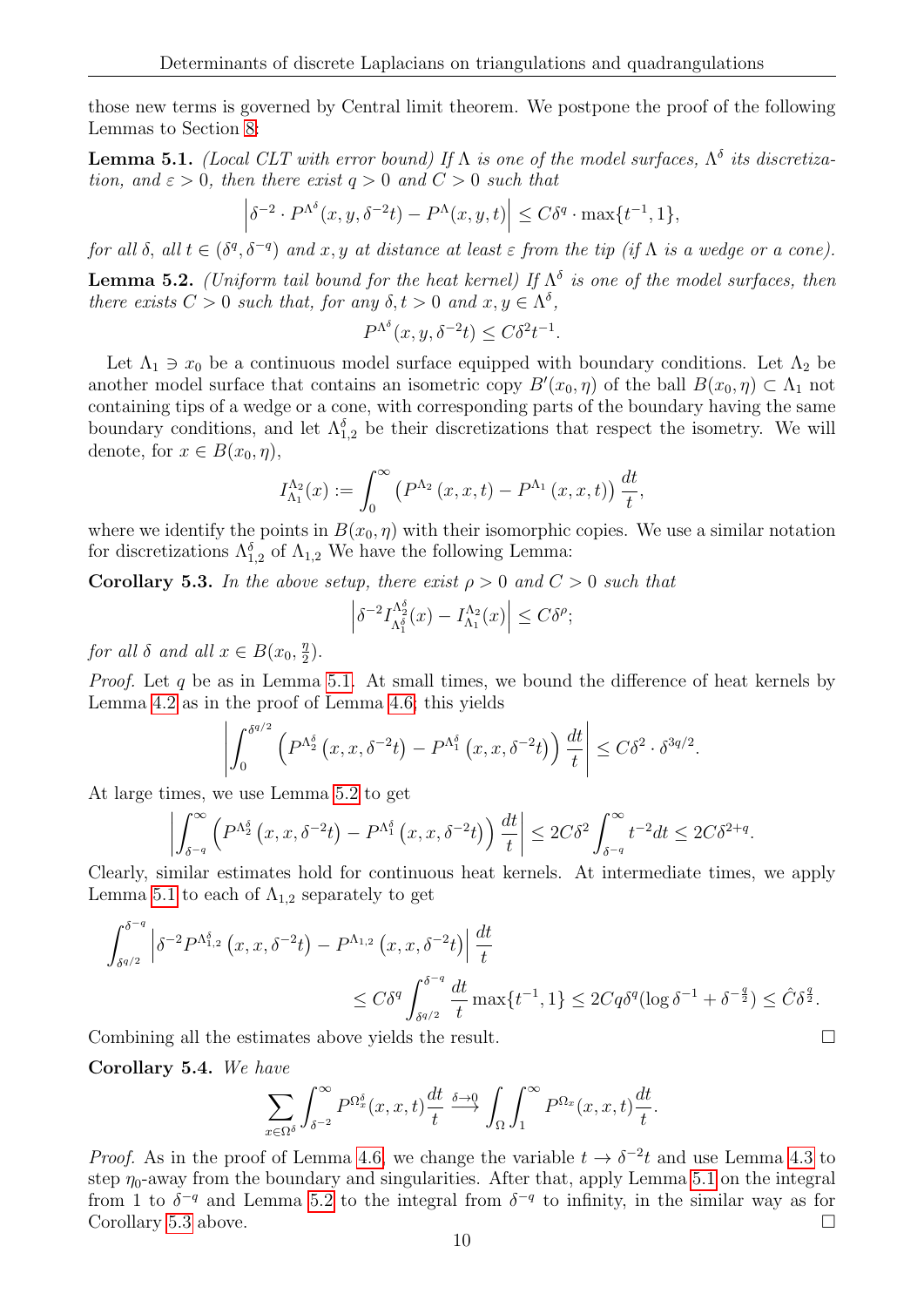

<span id="page-10-0"></span>Figure 1. A decomposition of a neighborhood of a boundary segment. The rectangle  $R_r^{\delta}$  includes two sectors  $Y_{0,1}^{\delta}$  and a triangle  $\Gamma_0^{\delta}$ ; in this case,  $\Gamma_1^{\delta} = \emptyset$ since the corresponding angle is greater than  $\pi$ . The shaded sectors of radii  $r_{\alpha} = r/\sin{\frac{\alpha}{2}}$  for  $\alpha = 2\pi/3$  and  $r_{\alpha} = r$  for  $\alpha = 4\pi/3 > \pi$  are the regions for which  $\Omega_x^{\delta}$  is a wedge; in the white part of  $R_r^{\delta}$ ,  $\Omega_x^{\delta} = \mathbb{H}^{\delta}$ .

5.1. Conical singularities. Let us compute the contribution of an  $r$ -neighborhood of the tip of a conical singularity with angle  $\alpha$  to [\(5.1\)](#page-8-2). Changing the scale to  $\delta_0$ , we see that

$$
\sum_{x \in \mathcal{C}^{\alpha,\delta}:|x| \le r} I_{\mathbb{C}^{\delta}}^{\mathcal{C}^{\alpha,\delta}}(x) = \sum_{x \in \mathcal{C}^{\alpha,\delta_0}:|x| \le rN} I_{\mathbb{C}^{\delta_0}}^{\mathcal{C}^{\alpha,\delta_0}}(x),
$$

where  $|\cdot|$  denotes the distance to the tip; that is, decreasing  $\delta$  for a fixed r simply results in adding new terms to the sum. Using Corollary [5.3](#page-9-3) and the fact that  $I_{\mathbb{C}}^{\mathcal{C}^{\alpha}}(x)$  is rotationally invariant and satisfies Brownian scaling  $I_{\mathbb{C}}^{\mathcal{C}^{\alpha}}(ax) = a^2 I_{\mathbb{C}}^{\mathcal{C}^{\alpha}}(x)$ , we find that the latter expression is asymptotic to

<span id="page-10-3"></span>(5.2) 
$$
\sum_{x \in \mathcal{C}^{\alpha,\delta_0}:|x| \le rN} \delta^2 \cdot I_{\mathbb{C}}^{\mathcal{C}^{\alpha}}\left(\frac{x}{N}\right) + O(\delta^{2+\rho})
$$
  
=  $I_{\mathbb{C}}^{\mathcal{C}^{\alpha}}(1) \cdot \sum_{x \in \mathcal{C}^{\alpha,\delta_0}:|x| \le rN} \delta_0^2\left(|x|^{-2} + O(|x|^{-2-\rho})\right) = -\alpha \cdot I_{\mathbb{C}}^{\mathcal{C}^{\alpha}}(1) \cdot \log \delta + \hat{D}_{\alpha} + o(1),$ 

where 1 is any point at distance 1 from the tip, and  $\hat{D}_{\alpha}$  is a (lattice-dependent) constant.

<span id="page-10-2"></span>5.2. Boundary segments. Let  $l \subset \partial\Omega$  be a side of a triangle or a square comprising  $\Omega$ , we introduce a local coordinate in which l is identified with  $(0,1) \subset \partial \mathbb{H}$ . Let  $l^{\delta}$  be the corresponding segment of  $\partial\Omega^{\delta}$ . Let  $\alpha_{0,1}$  be the angles of the wedges at its endpoints 0 and 1, and denote  $\hat{\alpha}_{0,1} := \min\{\alpha_{0,1}/2;\pi/2\}.$  We consider the contribution to  $(5.1)$  of the points that are at distance at most r from  $l^{\delta}$ , but at the distance greater than  $r_{\alpha_{0,1}} = r/\sin(\hat{\alpha}_{0,1})$  from its endpoints 0 and 1, respectively. This contribution reads

<span id="page-10-1"></span>(5.3) 
$$
\sum_{x \in R_r^{\delta}} I_{\mathbb{C}^{\delta}}^{\mathbb{H}^{\delta}}(x) - \sum_{x \in \Gamma_0^{\delta}} I_{\mathbb{C}^{\delta}}^{\mathbb{H}^{\delta}}(x) - \sum_{x \in \Gamma_1^{\delta}} I_{\mathbb{C}^{\delta}}^{\mathbb{H}^{\delta}}(x) - \sum_{x \in Y_0^{\delta}} I_{\mathbb{C}^{\delta}}^{\mathbb{H}^{\delta}}(x) - \sum_{x \in Y_1^{\delta}} I_{\mathbb{C}^{\delta}}^{\mathbb{H}^{\delta}}(x),
$$

where

 $R_r^{\delta} = \{x \in \mathbb{H}^{\delta} : \Im\mathfrak{m}\,x \leq r; 0 \leq \Re\mathfrak{e}\,x < 1\};$  $Y_0^{\delta} = \{x \in \mathbb{H}^{\delta} : |x| < r_{\alpha_0}; 0 < \text{arg} x \leq \hat{\alpha}_0\};$   $Y_1^{\delta} = \{x \in \mathbb{H}^{\delta} : |x - 1| < r_{\alpha_1}; \pi - \hat{\alpha}_1 \leq \text{arg}(x - 1) < \pi\};$  $\Gamma_0^\delta=\{x\in\mathbb{H}^\delta:\Im\mathfrak{m}\,x< r;\hat{\alpha}_0<\arg x\leq\pi/2\};\quad \Gamma_1^\delta=\{x\in\mathbb{H}^\delta:\Im\mathfrak{m}\,x< r;\pi/2<\arg(x-1)\leq\pi-\hat{\alpha}_1\},$ see Figure [1;](#page-10-0) the boundary conditions in  $\mathbb{H}^{\delta}$  above are inherited from  $l^{\delta}$ . We first treat the sum over  $R_r^{\delta}$ , which we can split into  $N = \delta_0 \delta^{-1}$  strips  $R_r^{\delta}(k) := \{ \Im \mathfrak{m} \, x \leq r, \frac{k}{N} \leq \Re \mathfrak{e} \, x < \frac{k+1}{N} \}$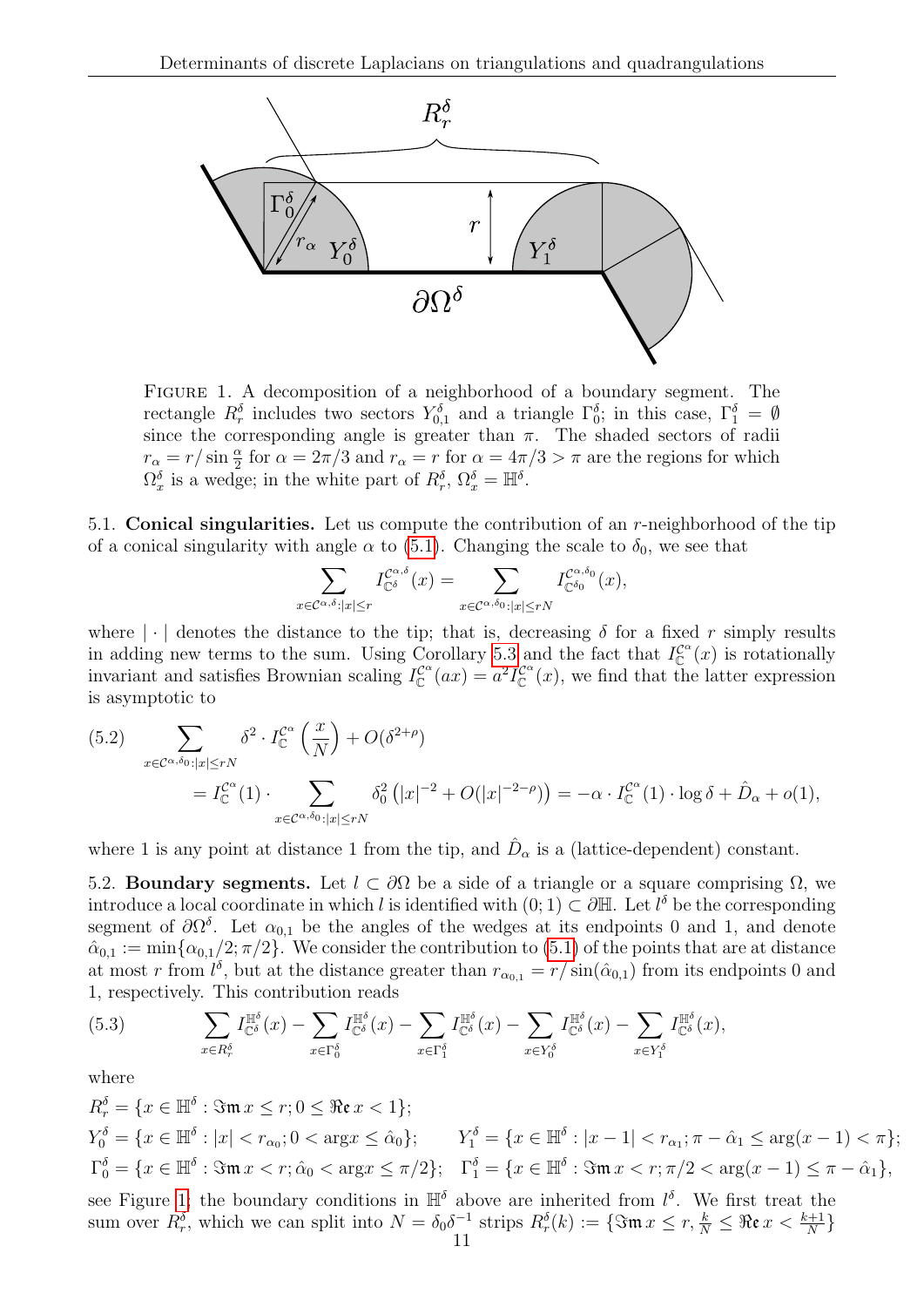that all give equal contributions. As in the cone case, we see that decreasing  $\delta$  is tantamount to adding new terms to the sum over  $R_r^{\delta}(0)$ , i. e.,

$$
\sum_{x \in R_r^{\delta}(0)} I_{\mathbb{C}^{\delta}}^{\mathbb{H}^{\delta}}(x) = \sum_{x \in R_{rN}^{\delta_0}(0)} I_{\mathbb{C}^{\delta_0}}^{\mathbb{H}^{\delta_0}}(x) = \hat{B} - I_{\mathbb{C}}^{\mathbb{H}}(i) \cdot \sum_{x \in R_{\infty}^{\delta_0}(0) \setminus R_{rN}^{\delta_0}(0)} \delta_0^2 \left( (\Im \mathfrak{m} \, x)^{-2} + O((\Im \mathfrak{m} \, x)^{-2-\rho}) \right)
$$

$$
= \hat{B} - I_{\mathbb{C}}^{\mathbb{H}}(i) \cdot \left( (rN)^{-1} + O(N^{-1-\rho}) \right)
$$

where  $\hat{B} = \sum_{x \in R_{\infty}^{\delta_0}(0)} I_{\mathbb{C}^{\delta_0}}^{\mathbb{H}^{\delta_0}}$  $\mathbb{H}^{\circ}(\alpha)$  is a lattice-dependent constant, so that

$$
\sum_{x \in R_r^{\delta}} I_{\mathbb{C}^{\delta}}^{\mathbb{H}^{\delta}}(x) = \hat{B} \cdot N - I_{\mathbb{C}}^{\mathbb{H}}(i) r^{-1} + O(\delta^{\rho}),
$$

where we can compute, with the sign  $s = \pm 1$  depending on the boundary conditions as  $s_N = +1$ and  $s_{\mathcal{D}} = -1$ ,

$$
I_{\mathbb{C}}^{\mathbb{H}}(i) := \int_0^{\infty} \left( P^{\mathbb{H}}(i,i,t) - P^{\mathbb{C}}(i,i,t) \right) \frac{dt}{t} = s \cdot \int_0^{\infty} P^{\mathbb{C}}(i,-i,t) \frac{dt}{t} = s \cdot \int_0^{\infty} \frac{1}{2\pi t} e^{-\frac{2}{t}} \frac{dt}{t} = s \cdot \frac{1}{4\pi},
$$

The contributions of  $Y_{0,1}^{\delta}$  to [\(5.3\)](#page-10-1) will cancel the corresponding contributions from corners, thus we will leave them as they are for a while. The contribution of  $\Gamma_{0,1}^{\delta}$  reads:

$$
\sum_{y \in \Gamma_0^{\delta}} I^{\mathbb{H}^{\delta}}_{\mathbb{C}^{\delta}}(y) = s \cdot \sum_{\substack{0 \leq \Im x \leq rN; \\ \hat{\alpha}_0 < \arg x < \pi/2}} (\Im \mathfrak{m} \, x)^{-2} \delta_0^2 \left( I^{\mathbb{H}}_{\mathbb{C}}(i) + O(\Im \mathfrak{m} \, x^{-\rho}) \right) = s \cdot \frac{\cot(\hat{\alpha}_0)}{4\pi} \log \delta + \hat{D}_{\alpha_0} + o(1),
$$

and similarly

$$
\sum_{y \in \Gamma_1^{\delta}} I_{\mathbb{C}^{\delta}}^{\mathbb{H}^{\delta}}(y) = s \cdot \frac{\cot(\hat{\alpha}_1)}{4\pi} \log \delta + \hat{D}_{\alpha_1} + o(1).
$$

<span id="page-11-2"></span>5.3. Boundary corners. We parameterize a boundary corner  $\Upsilon^{\alpha}$  by a local coordinate z so that  $\Upsilon^{\alpha} = \{z \in \mathbb{C} : 0 < \arg z < \alpha\}$ , and denote we denote by  $Y_{\text{left}}^{\delta}$  (respectively,  $Y_{\text{right}}^{\delta}$ ) the set  $Y_1^{\delta}$  (respectively,  $Y_0^{\delta}$ ) corresponding to the boundary segment adjacent to  $\Upsilon^{\alpha}$  on the left (respectively, on the right). We also denote  $Y_{\text{middle}}^{\delta} := \{x \in \Upsilon^{\alpha,\delta} : |x| \leq r_{\alpha}\} \setminus (Y_{\text{left}}^{\delta} \cup Y_{\text{right}}^{\delta}),$ which is non-empty if and only if  $\alpha > \pi$ . The contribution of  $\Upsilon^{\alpha}$  to [\(5.1\)](#page-8-2) can be written as

<span id="page-11-0"></span>
$$
(5.4) \sum_{x:|x|
$$

where  $\hat{\mathbb{H}}^{\delta}$  stands for the upper-half plane  $\mathbb{H}^{\delta}$  rotated counterclockwise by  $\alpha - \pi$  around  $\pi$  (so that its boundary coincides with the left boundary of the corner), and the boundary conditions  $\Upsilon^{\alpha,\delta}, \mathbb{H}^{\delta}$ ,  $\hat{\mathbb{H}}^{\delta}$  are inherited from those in  $\Omega^{\delta}$ . The first three terms yield, similarly to the computations above,

$$
-\hat{C}_{\alpha}^{b\hat{b}}\cdot\log\delta+\hat{D}_{\alpha}^{b\hat{b}}+o(1),
$$

where

<span id="page-11-1"></span>(5.5) 
$$
\hat{C}_{\alpha}^{b\hat{b}} = \int_0^{\hat{\alpha}} I_{\mathbb{H}_b}^{\Upsilon^{\alpha}}(e^{i\theta}) d\theta + \int_{\alpha-\hat{\alpha}}^{\alpha} I_{\hat{\mathbb{H}}_{\hat{b}}}^{\Upsilon^{\alpha}}(e^{i\theta}) d\theta + \mathbf{1}_{\alpha>\pi} \int_{\pi/2}^{\alpha-\pi/2} I_{\mathbb{C}}^{\Upsilon^{\alpha}}(e^{i\theta}) d\theta,
$$

 $\hat{D}_{\alpha}^{b\hat{b}}$  are constants and  $b, \hat{b} \in \{\mathcal{D}, \mathcal{N}\}\$ are boundary conditions on  $\mathbb{H}, \hat{\mathbb{H}}$ .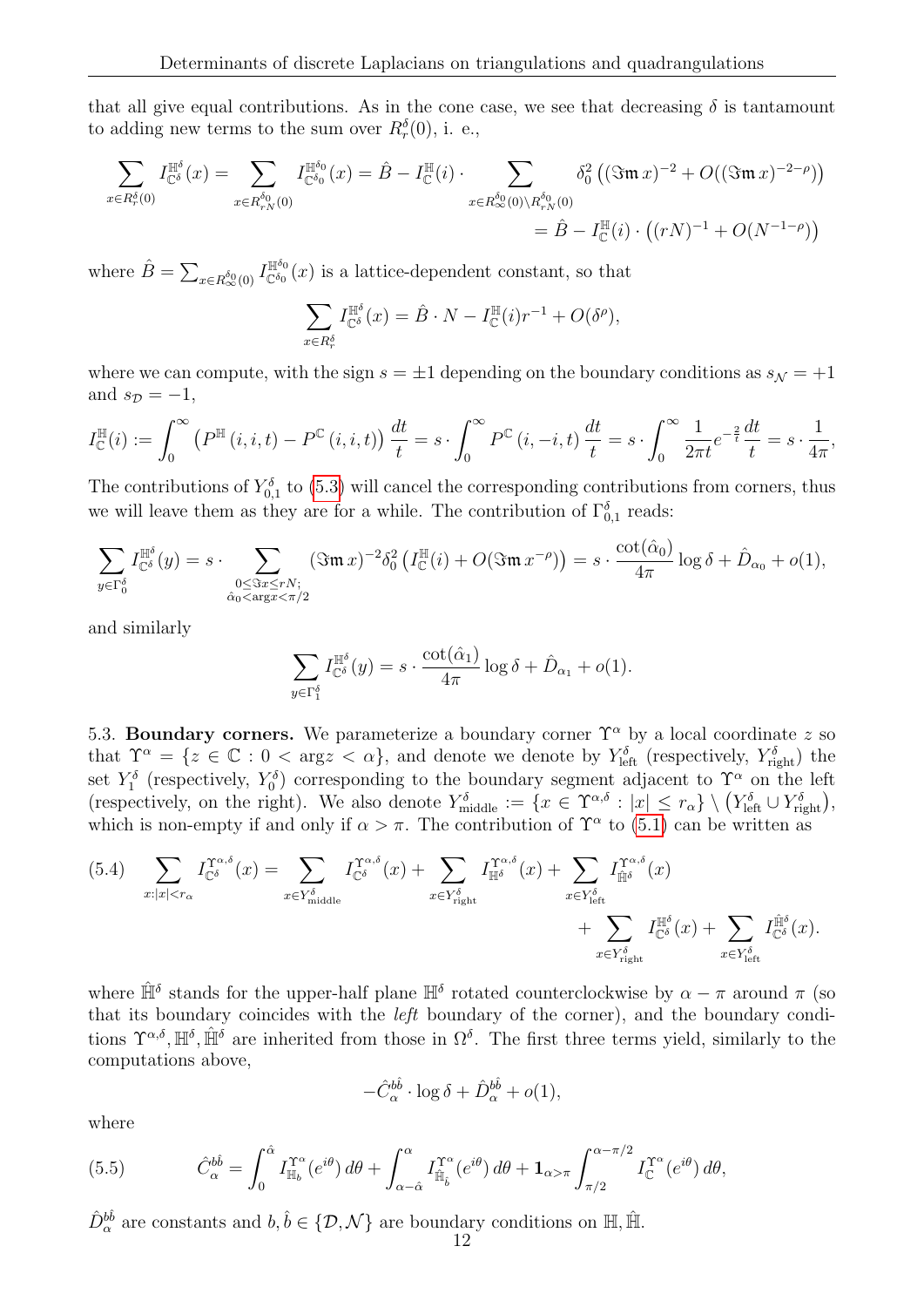Observe that when collecting the contributions to [\(5.1\)](#page-8-2) along  $\partial\Omega^{\delta}$ , the last two terms in [\(5.4\)](#page-11-0) cancel out the corresponding terms in  $(5.3)$ . The total contribution of the *r*-neighborhood of  $\partial\Omega^{\delta}$  to [\(5.1\)](#page-8-2) is therefore

<span id="page-12-3"></span>(5.6) 
$$
\hat{B}_{\mathcal{D}} \cdot N \cdot |\partial_{\mathcal{D}}\Omega| + \hat{B}_{\mathcal{N}} \cdot N \cdot |\partial_{\mathcal{N}}\Omega| - I_{\mathbb{C}}^{\mathbb{H}_{\mathcal{D}}}(i)r^{-1}|\partial_{\mathcal{D}}\Omega| - I_{\mathbb{C}}^{\mathbb{H}_{\mathcal{N}}}(i)r^{-1}|\partial_{\mathcal{N}}\Omega|
$$
  
-  $\left(\sum_{p \in \Upsilon} C_p\right) \cdot \log \delta + \sum_{i \in \text{Corners}} \hat{D}_{\alpha_i}^{b_ib_{i+1}} + o(1),$ 

where  $C_p$  depends only on the angle and the boundary conditions  $b, \hat{b} \in \{D, \mathcal{N}\}\$ on the segments adjacent to the  $p \simeq \Upsilon_{b\hat{b}}^{\alpha}$  as

(5.7) 
$$
C_{\Upsilon_{b\dot{b}}^{\alpha}} = \hat{C}_{\alpha}^{b\hat{b}} - (s_b + s_{\hat{b}}) \cdot \frac{\cot(\min\{\frac{\alpha}{2}; \frac{\pi}{2}\})}{4\pi}.
$$

Taking into account the discussion at the end of Section [3,](#page-5-0) we have

<span id="page-12-1"></span>
$$
B_{\mathcal{D},\mathcal{N}} = -\hat{B}_{\mathcal{D},\mathcal{N}} \mp \frac{1}{2|T|} \sum_{x \in [0,1)} \left( \int_0^\infty (P^{\mathbb{C}^{\delta_0}}(x,x,t) - e^{-w_x t}) \frac{dt}{t} - \log w_x \right).
$$

5.4. Punctures. Using a suitable modification of Lemma [5.1,](#page-9-2) similarly to the conical singularity case, we have, in the local coordinate where  $p = 0$ ,

<span id="page-12-2"></span>
$$
(5.8) \sum_{x \in \mathbb{C}^{\delta}: |x| \le r} I_{\mathbb{C}^{\delta}}^{\mathbb{C}^{\delta} \setminus \{0\}, \varphi_{p}}(x) = I_{\mathbb{C}}^{\mathbb{C} \setminus \{0\}, \varphi_{p}}(1) \cdot \sum_{x \in \mathbb{C}^{\delta_{0}}: |x| \le rN} \delta_{0}^{2} (|x|^{-2} + O(|x|^{-2-\rho}))
$$
  

$$
= -2\pi I_{\mathbb{C}}^{\mathbb{C} \setminus \{0\}, \varphi_{p}}(1) \log \delta + D_{\varphi_{p}} + o(1).
$$

### 6. Explicit computations for the logarithmic term.

<span id="page-12-4"></span>In this section, we compute the integrals involving heat kernels that contribute to the logarithmic term of the asymptotics. Although the results of this section can be extracted from [\[1\]](#page-20-2), we propose a quick derivation based on the following lemma concerning the heat kernel on the universal cover of the punctured plane:

**Lemma 6.1.** We have, for the heat kernel  $\tilde{P} := P^{\widetilde{\mathbb{C} \setminus \{0\}}}$ ,

$$
\int_0^\infty \tilde{P}(1, e^{i\alpha}, t) \cdot \frac{dt}{t} = \frac{1}{\pi \alpha^2}.
$$

Proof. We use the Brownian loop measure of Lawler and Werner [\[25\]](#page-21-23). Consider the annular region  $\mathcal{A}_{r,\alpha} = \{r \leq |z| \leq 1\}/\{z \sim e^{i\alpha}z\}$  in the cone of angle  $\alpha$ ,  $\tilde{\mathcal{A}}_{r,\alpha}$  its universal cover, and let  $\mu_{A_{r,q}}$  denote the corresponding Brownian loop measure, with Dirichlet boundary conditions. Let E denote the set of loops in  $\mathcal{A}_{r,\alpha}$  that wind around the annulus once counterclockwise. The map  $\phi: z \mapsto -i \log z$  maps  $\mathcal{A}_{r,\alpha}$  onto the cylinder  $\mathcal{O}_{\alpha,r} = \mathcal{S}_r/\{z \sim z + \alpha\}$ , where  $\mathcal{S}_r = \{0 \leq$  $\mathfrak{Im} z \leq -\log r$ , so, by conformal invariance of the loop measure,

<span id="page-12-0"></span>(6.1) 
$$
\int_{\mathcal{A}_{r,\alpha}} \int_0^{\infty} P^{\tilde{\mathcal{A}}_{r,\alpha}}(z,ze^{i\alpha},t)|dz|^2 \frac{dt}{t} = \mu_{\mathcal{A}_{r,\alpha}}(E) =
$$
  

$$
= \mu_{\mathcal{O}_{\alpha,r}}(\phi(E)) = \int_{\{0 \le \Re e \, z < \alpha\} \cap S_r} \int_0^{\infty} P^{\mathcal{S}_r}(z, z + \alpha, t)|dz|^2 \frac{dt}{t}.
$$

It is not hard to see that the total mass of loops that wind once around  $\mathcal{C}^{\alpha}$  and intersect a circle  $|z|$  = const is finite. Hence, up to  $O(1)$  as  $r \to \infty$ , the left-hand side of [\(6.1\)](#page-12-0) equals

$$
\int_{\mathcal{A}_{r,\alpha}} \int_0^{\infty} \tilde{P}(z,ze^{i\alpha},t) \frac{dt}{t} = \int_{\mathcal{A}_{r,\alpha}} |z|^{-2} \int_0^{\infty} \tilde{P}(1,e^{i\alpha},t) \frac{dt}{t} = -\alpha \log r \int_0^{\infty} \tilde{P}(1,e^{i\alpha},t) \frac{dt}{t}.
$$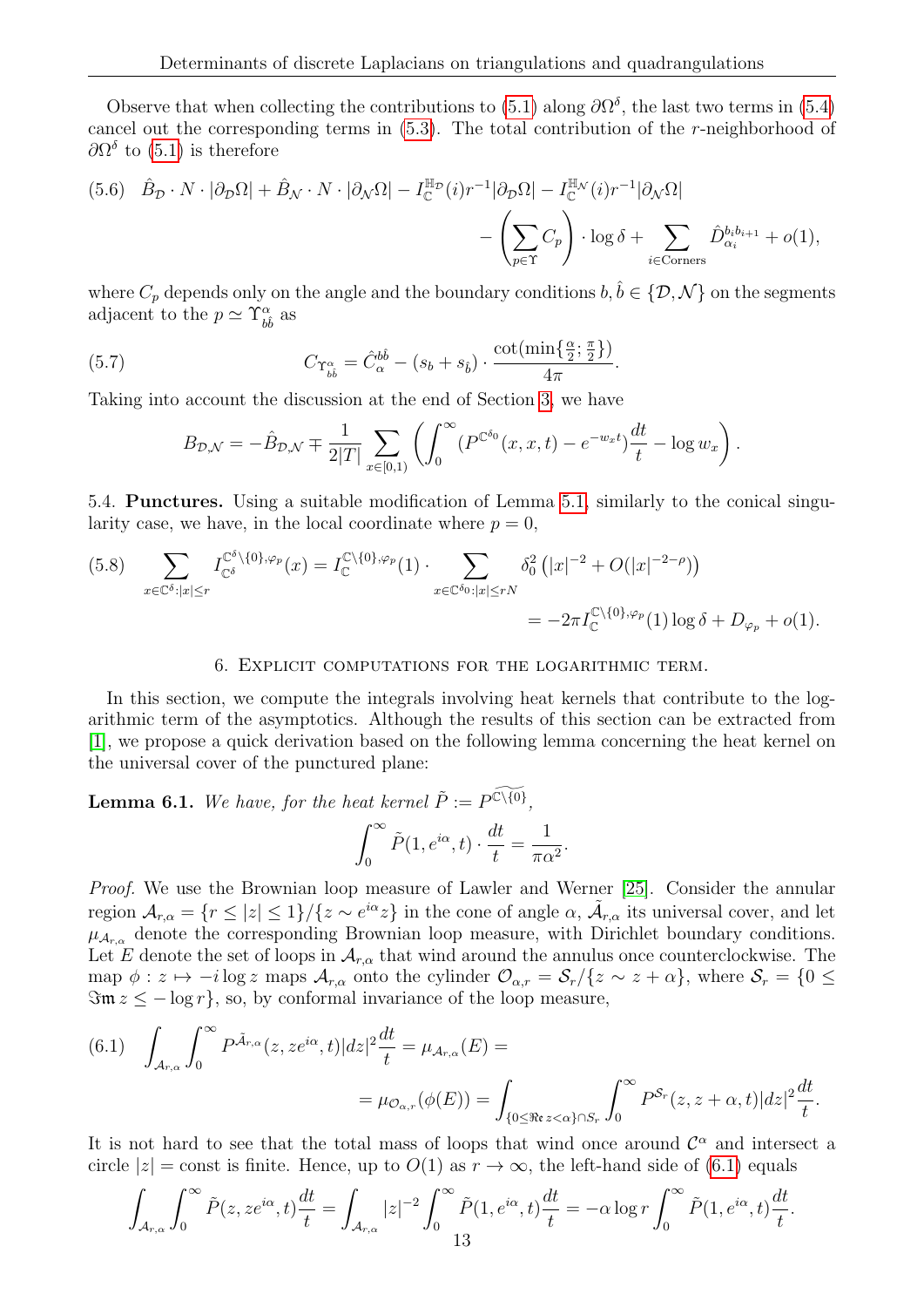We conclude by comparing this to the right-hand side of  $(6.1)$ , which is, up to  $O(1)$ ,

$$
\int_{\{0 \le \Re\epsilon z < \alpha\} \cap S_r} \int_0^\infty P^\mathbb{C}(z, z + \alpha, t) \frac{dt}{t} = -\alpha \log r \int_0^\infty \frac{1}{2\pi t} e^{-\frac{\alpha^2}{2t}} \frac{dt}{t} = -\frac{\log r}{\pi \alpha}.
$$

Since  $\widetilde{\mathbb{C}\setminus\{0\}}$  also covers each of the cones  $\mathcal{C}^{\alpha} \simeq \mathbb{C}/\{z \sim e^{i\alpha}z\}$ , we have

$$
P^{\mathcal{C}^{\alpha}}(x, y, t) = \sum_{k \in \mathbb{Z}} \tilde{P}(x, y e^{ik\alpha}, t).
$$

We now can compute, using that  $\sum_{k=1}^{\infty} 1/k^2 = \frac{\pi^2}{6}$  $\frac{\tau^2}{6}$ ,

(6.2) 
$$
I_{\mathbb{C}}^{C^{\alpha}}(1) = \int_0^{\infty} \left( \sum_{k \in \mathbb{Z}} \tilde{P}(1, e^{\alpha i k}, t) - \tilde{P}(1, e^{2\pi i k}, t) \right) \frac{dt}{t}
$$

$$
= \sum_{k \in \mathbb{Z} \setminus \{0\}} \left( \frac{1}{\pi (\alpha k)^2} - \frac{1}{\pi (2\pi k)^2} \right) = \frac{\pi}{3\alpha^2} - \frac{1}{12\pi}
$$

By reflection principle, we have  $P^{\Upsilon^{\alpha}}(x, y, t) = P^{\mathcal{C}^{2\alpha}}(x, y, t) \pm P^{\mathcal{C}^{2\alpha}}(x, \bar{y}, t)$  for  $\Upsilon^{\alpha} = \Upsilon^{\alpha}_{\mathcal{N}}$  and  $\Upsilon^{\alpha} = \Upsilon^{\alpha}_{\mathcal{D}}$  respectively, and hence, using that  $\sum_{k \in \mathbb{Z}} (x + k)^{-2} = \pi^2 \sin^{-2} \pi x$ , we get

<span id="page-13-0"></span>(6.3) 
$$
\int_0^{\frac{\alpha}{2}} I_{\mathbb{H}}^{\Upsilon^{\alpha}} (e^{i\theta}) d\theta = \int_0^{\frac{\alpha}{2}} \sum_{k \in \mathbb{Z} \setminus \{0\}} \left( \frac{1}{\pi (2\alpha k)^2} - \frac{1}{\pi (2\pi k)^2} \pm \frac{1}{\pi (2\theta + 2\alpha k)^2} \mp \frac{1}{\pi (2\theta + 2\pi k)^2} \right) d\theta
$$

$$
= \frac{\pi}{24\alpha} - \frac{\alpha}{24\pi} \pm \frac{\pi}{4\alpha^2} \int_0^{\alpha/2} \left( \sin^{-2} \left( \frac{\pi}{\alpha} \theta \right) - \frac{\alpha^2}{\pi^2 \theta^2} \right) d\theta \mp \frac{1}{4\pi} \int_0^{\alpha/2} \left( \sin^{-2} \theta - \frac{1}{\theta^2} \right) d\theta
$$

$$
= \frac{\pi}{24\alpha} - \frac{\alpha}{24\pi} \pm \frac{1}{4\pi} \cot \frac{\alpha}{2}.
$$

Using that, by reflection principle applied to the line  $\arg z = \alpha$ , we have

(6.4) 
$$
P^{\Upsilon_{\mathcal{N}\mathcal{D}}^{\alpha}}(x,y,t) = P^{\Upsilon_{\mathcal{D}}^{2\alpha}}(x,y,t) + P^{\Upsilon_{\mathcal{D}}^{2\alpha}}(x,e^{2i\alpha}\bar{y},t);
$$

(6.5) 
$$
P^{\Upsilon^{\alpha}_{\mathcal{D}\mathcal{N}}}(x,y,t) = P^{\Upsilon^{\alpha}_{\mathcal{N}}}(x,y,t) - P^{\Upsilon^{\alpha}_{\mathcal{N}}}(x,e^{2i\alpha}\bar{y},t),
$$

a similar straightforward but tedious computation yields

<span id="page-13-1"></span>(6.6) 
$$
\int_0^{\frac{\alpha}{2}} I_{\mathbb{H}_{\mathcal{N}}}^{\Upsilon^{\alpha}_{\mathcal{D}\mathcal{N}}}(e^{i\theta}) d\theta = -\frac{\pi}{48\alpha} - \frac{\alpha}{24\pi} - \frac{1}{4\alpha} + \frac{1}{4\pi} \cot \frac{\alpha}{2};
$$

<span id="page-13-2"></span>(6.7) 
$$
\int_0^{\frac{\alpha}{2}} I_{\mathbb{H}_\mathcal{D}}^{\Upsilon^{\alpha}_{\mathcal{N}\mathcal{D}}}(e^{i\theta}) d\theta = -\frac{\pi}{48\alpha} - \frac{\alpha}{24\pi} + \frac{1}{4\alpha} - \frac{1}{4\pi} \cot \frac{\alpha}{2}.
$$

Now we are ready to collect the values of  $C_{\Upsilon^{\alpha}}$  for  $\alpha \leq \pi$ :  $\hat{C}_{\alpha}^{\mathcal{DD}}$  and  $\hat{C}_{\alpha}^{\mathcal{NN}}$  consist of two equal terms given by [\(6.3\)](#page-13-0), with the cotangent terms canceling out the corresponding terms in [\(5.7\)](#page-12-1), while  $\hat{C}_{\alpha}^{\mathcal{DN}}$  is given by the sum of [\(6.6\)](#page-13-1) and [\(6.7\)](#page-13-2) above. If  $\alpha > 2\pi$ , then we need, in addition, to compute the contribution of the third term in [\(5.5\)](#page-11-1) which is done similarly, and change the integration limits in [\(6.3\)](#page-13-0), [\(6.6](#page-13-1)[–6.7\)](#page-13-2) to  $\frac{\pi}{2}$ ; we leave it to the reader to check that the answer is (unsurprisingly) given by the same analytic expression in  $\alpha$ .

In the puncture case, we can compute

$$
I_{\mathbb{C}}^{\mathbb{C}\backslash\{0\},\varphi_{p}}(1) = \int_{0}^{\infty} \left( \sum_{k\in\mathbb{Z}}^{\infty} \text{Tr } M^{k} \tilde{P}(1,e^{2\pi i k},t) - d \cdot \sum_{k\in\mathbb{Z}} \tilde{P}(1,e^{2\pi i k},t) \right) \frac{dt}{t}
$$
  
= 
$$
\sum_{k\in\mathbb{Z}\backslash\{0\}}^{\infty} (\text{Tr } M^{k} - d) \frac{1}{\pi(2\pi k)^{2}} = \frac{1}{2\pi} \frac{1}{\pi^{2}} \sum_{k=1}^{\infty} (\Re \mathfrak{e} \text{Tr } M^{k} - d) \frac{1}{k^{2}}.
$$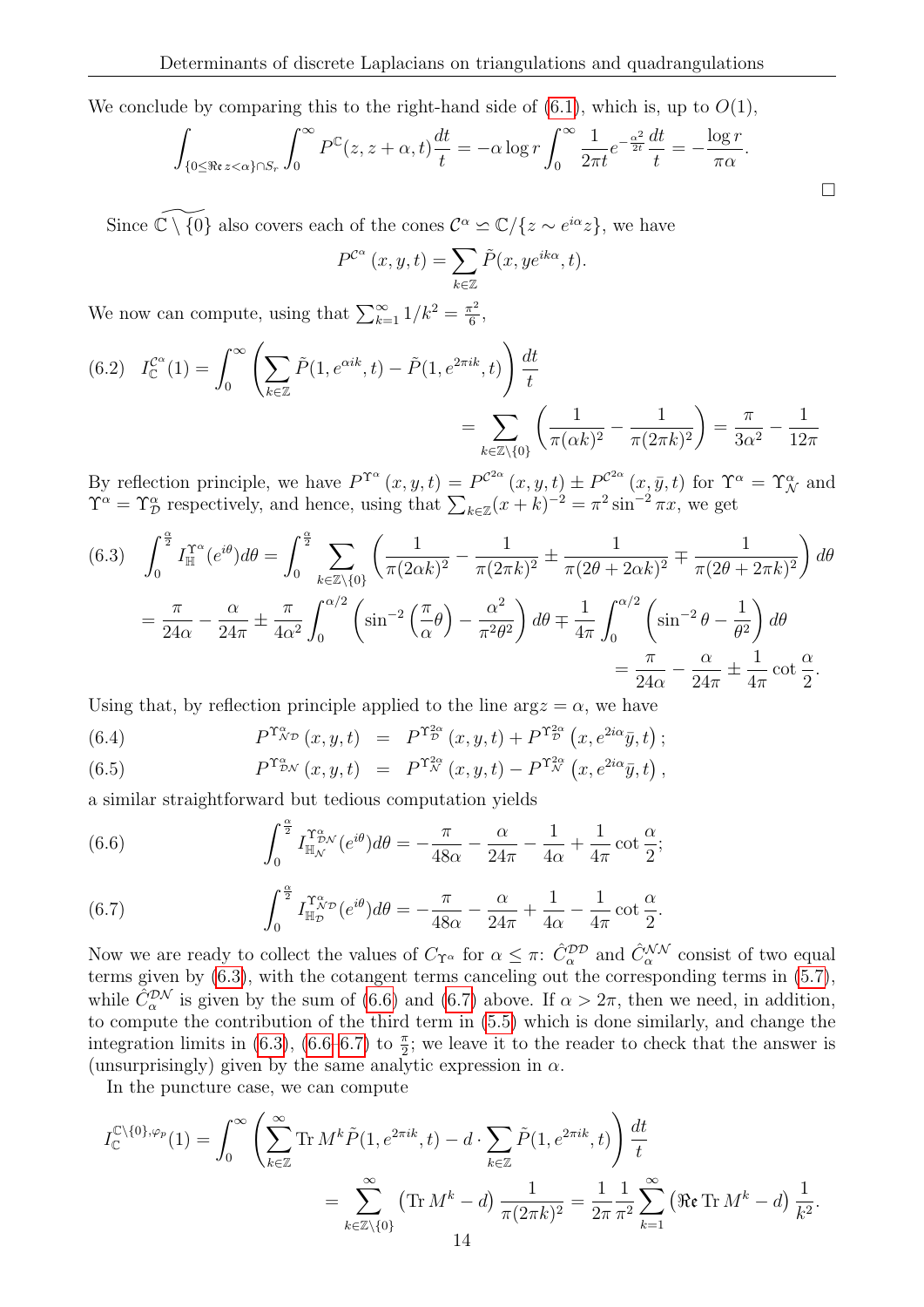## 7. Proof of Theorem [1.1.](#page-0-0)

To identify the universal constant term in [\(1.1\)](#page-0-1), we derive an analog of the key formula in the continuum. This is slightly more delicate than in the discrete because the continuous heat kernel is more singular at  $t = 0$ , in particular, there is no s for which the integral  $\int_0^\infty P^{\mathbb{C}}(x, x, t)t^{s-1}dt$ converges. Therefore, we perform the analytic continuation in two steps. Starting with [\(2.5\)](#page-5-1), we write

<span id="page-14-0"></span>
$$
(7.1)
$$

$$
\Gamma(s)\zeta^{\Omega,\varphi}(s) = \int_1^{\infty} \left(\Theta^{\Omega,\varphi}(t) - k\right) t^{s-1} dt + \int_{\Omega} \int_0^1 \left(\text{Tr } P^{\Omega,\varphi}(x,x,t) - d \cdot P^{\Omega_x}(x,x,t)\right) t^{s-1} dt dx
$$

$$
+ d \int_{\Omega} \int_0^1 \left(P^{\Omega_x}(x,x,t) - P^{\mathbb{C}}(x,x,t)\right) t^{s-1} dx dt + d|\Omega| \int_0^1 \frac{1}{2\pi t} t^{s-1} dt - \int_0^1 kt^{s-1} dt.
$$

The first two terms converge for all s and rest converge when  $\Re \epsilon s > 1$ . The last two terms evaluate to  $\frac{d|\Omega|}{2\pi(s-1)} - \frac{k}{s}$  $\frac{k}{s}$ . Let's have a closer look at the third term. To construct its analytic continuation to  $s = 0$ , we first remark that it is, in fact, already analytic for  $\Re \epsilon s > \frac{1}{2}$ . Indeed, for  $x \in \mathbb{H}$ , let  $\rho := \Im \mathfrak{m} x$ ; by Brownian scaling,  $P^{\mathbb{H}}(x, x, t) = \rho^{-2} P^{\mathbb{H}}(i, i, t/\rho^2)$  and thus

$$
\int_0^1 \left| P^{\mathbb{H}}(x, x, t) - P^{\mathbb{C}}(x, x, t) \right| |t^{s-1}| \, dt = (2\pi)^{-1} \rho^{2\Re(s-2)} \int_0^{\rho^{-2}} e^{-\frac{2}{t}} |t^{s-2}| \, dt \le \begin{cases} C\rho^{2\Re(s-2)}, & \Re(s < 1; \\ C|\log\rho|, & \Re(s > 1; \\ C, & \Re(s > 1. \end{cases}
$$

Hence, the integral in the third term in [\(7.1\)](#page-14-0) over  $x : \Omega_x \simeq \mathbb{H}$  converges absolutely for all s with  $\Re \varepsilon s > \frac{1}{2}$ . For  $\Omega_x$  a cone, the same scaling argument leads to the same bound with  $\rho$  the distance to the tip, thus, the contribution of those x converges absolutely for  $\Re \epsilon s > 0$ . Finally, near a corner, we break the integral down as in [\(5.4\)](#page-11-0) and treat the first three terms as in the cone case and the last two as in the half-plane case.

Now, for  $\frac{1}{2} < \Re\mathfrak{e} s < 1$ , we can write

$$
\int_0^1 \left( P^{\Omega_x}(x, x, t) - P^{\mathbb{C}}(x, x, t) \right) t^{s-1} dt = I_{\mathbb{C}}^{\Omega_x}(x, s) - \int_1^\infty P^{\Omega_x}(x, x, t) t^{s-1} dt - \frac{1}{2\pi(s-1)},
$$

where  $I_{\Lambda_1}^{\Lambda_2}$  $\Lambda_1^{\Lambda_2}(x,s) := \int_0^\infty \left( P^{\Lambda_2}(x,x,t) - P^{\Lambda_1}(x,x,t) \right) t^{s-1} dt$ , cf. the notation in Section [5.](#page-8-0) The last two terms give a contribution that is analytic over  $\Re \epsilon s < 1$ , hence our task is to analytically continue  $\int_{\Omega} I_{\mathbb{C}}^{\Omega_x}(x, s)$ . We split it into contributions of neighborhoods of cones, boundary segments, corners and punctures, and leverage the fact that for the scaling on each of  $\Omega_x$ , one has  $I_{\mathbb{C}}^{\Omega_x}(x,s) = a^{2-2s} I_{\mathbb{C}}^{\Omega_x}(ax,s)$ . For  $\Omega_x \simeq C^{\alpha} \simeq \mathbb{C}/\{z \sim e^{i\alpha}z\}$ , we thus get

$$
\int_{x \in \mathcal{C}^{\alpha}: |x| < r} I_{\mathbb{C}}^{\mathcal{C}^{\alpha}}(x, s) = I_{\mathbb{C}}^{\mathcal{C}^{\alpha}}(1, s) \cdot \int_{x \in \mathcal{C}^{\alpha}: |x| < r} |x|^{2s - 2} = \alpha \cdot I_{\mathbb{C}}^{\mathcal{C}^{\alpha}}(1, s) \cdot \frac{r^{2s}}{2s},
$$

This is analytic for  $\Re \epsilon s \leq 1$  when divided by  $\Gamma(s)$ , which is the only thing we care about; when we eventually evaluate the derivative at 0, we get some value that can be absorbed into the constant  $D_{\mathcal{C}^{\alpha}}$ . For the contributions of boundary segments and boundary corners, we split their neighborhoods as in Sections [5.2](#page-10-2) and [5.3.](#page-11-2) The integral over  $R_r$  yields

$$
\int_{\Im \mathfrak{m} x \le r, 0 \le \Re \mathfrak{e} x \le 1} I_{\mathbb{C}}^{\mathbb{H}}(x, s) dx = I_{\mathbb{C}}^{\mathbb{H}}(i, s) \cdot \int_{0}^{r} \rho^{2s-2} d\rho = I_{\mathbb{C}}^{\mathbb{H}}(i, s) \cdot \frac{r^{2s-1}}{2s-1}.
$$

For the other contributions, note that those of  $Y_{0,1}$  cancel out as in Sections [\(5.2–](#page-10-2)[5.3\)](#page-11-2), and other contributions can be treated as in the cone case, eventually contributing a constant that can be absorbed into  $D_{\Upsilon^{\alpha}}$ ; same applies to punctures. Dividing [\(7.1\)](#page-14-0) by Γ(s) and differentiating at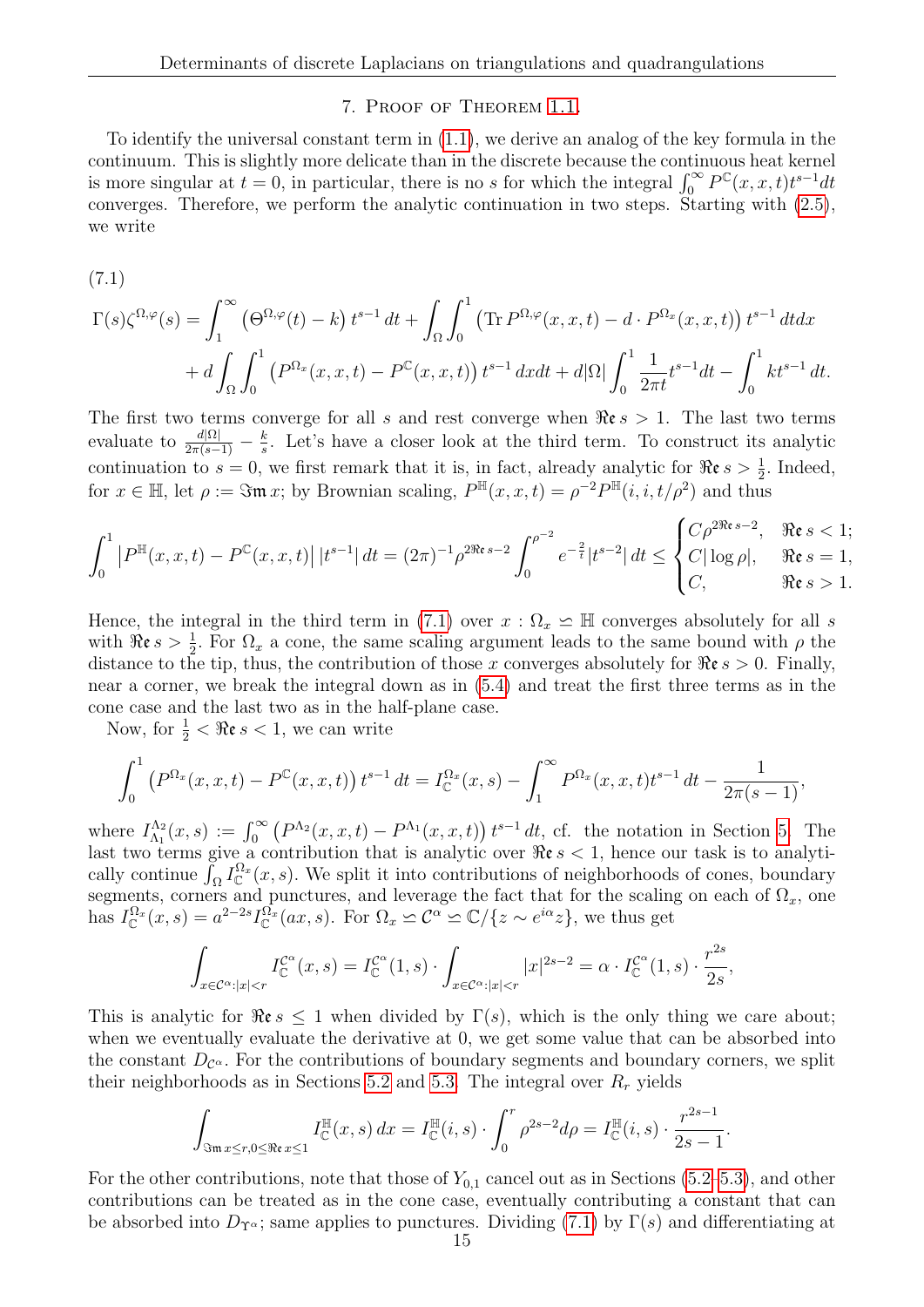$s = 0$ , we get

<span id="page-15-2"></span>
$$
(7.2)
$$

$$
-\log \det_{\zeta}^{\star} \Delta^{\Omega, \varphi} = \int_{1}^{\infty} \left( \Theta^{\Omega^{\delta}, \varphi}(t) - k \right) \frac{dt}{t} + \int_{\Omega} \int_{0}^{1} \left( \text{Tr } P^{\Omega, \varphi}(x, x, t) - d \cdot P^{\Omega_x}(x, x, t) \right) \frac{dt}{t} dx - d \int_{\Omega} \int_{1}^{\infty} P^{\Omega_x}(x, x, t) \frac{dt}{t} dx - k \gamma_{\text{Euler}} - I_{\mathbb{C}}^{\mathbb{H}_{\mathcal{D}}}(i) r^{-1} |\partial_{\mathcal{D}} \Omega| - I_{\mathbb{C}}^{\mathbb{H}_{\mathcal{N}}}(i) r^{-1} |\partial_{\mathcal{N}} \Omega| + \sum_{p \in \mathcal{C} \cup \Upsilon \cup \mathcal{P}} \tilde{D}_p.
$$

We are in the position to put everything together and prove Theorem [1.1:](#page-0-0)

Proof of Theorem [1.1.](#page-0-0) We look at the key formula of Section [3](#page-5-0) term by term. The first three terms converge to the first three terms of [\(7.2\)](#page-15-2) by Lemma [4.6](#page-7-1) and Corollary [5.4.](#page-9-1) The fourth term can be broken into the contributions of neighborhoods of conical singularities, punctures, and the boundary, whose asymptotics is given by  $(5.2)$ ,  $(5.8)$ ,  $(5.6)$ , and the constants  $C_p$  are made explicit in Section [6.](#page-12-4) The fifth term gives the "volume" contribution that is discussed in the end of Section [3.](#page-5-0)

# 8. Proof of Lemmas

<span id="page-15-1"></span>In order to prove Lemma [4.1,](#page-7-7) we first invoke the functional CLT in the plane:

<span id="page-15-0"></span>**Lemma 8.1.** (Multidimensional KMT coupling.) It is possible to multiply the weights  $w_{xy}$  by a common factor so that for any  $\eta > 0$ , there exist  $C, \epsilon > 0$  such that for any  $\delta, T > 0$  the random walk  $\gamma_{\delta^{-2}t}^{\delta}$  on  $\mathbb{C}^{\delta}$  can be coupled to the Brownian motion  $\gamma_t$  so that

(8.1) 
$$
\mathbb{P}\left[\sup_{t\in[0,T]}|\gamma_{\delta^{-2}t}^{\delta}-\gamma_t|>T^{\frac{1}{4}+\eta}\delta^{\frac{1}{2}-2\eta}\right]
$$

*Proof.* For the random walk  $\gamma_t^{\delta_0}$  on  $\mathbb{C}^{\delta_0}$ , we define a sequence of times  $t_0 = 0$ ,

<span id="page-15-4"></span>
$$
t_{k+1} := \min\{t \ge t_k + 1 : \gamma_t^{\delta_0} \cong \gamma_0^{\delta_0}\},
$$

where  $\cong$  means equality modulo a shift of  $\mathbb{C}^{\delta_0}$ . Then  $t_k$  and  $\gamma_{t_k}^{\delta_0}$  have i.i.d. increments with exponentially small tails; because of the symmetries of the lattice, the increments of  $\gamma_{t_k}^{\delta_0}$  have zero mean and a scalar covariance matrix  $\Sigma$ . Let  $\tau = \mathbb{E}t_1$ . Put  $n = \lfloor 2\tau^{-1} \delta^{-2} T \rfloor$ . Einmahl's versionof KMT theorem ([\[12,](#page-21-24) Theorem 4], plug in  $H(t) := \exp(\sqrt{t})$ ,  $x := \delta_0 n^{\frac{1}{4}}/3$ ) provides a coupling of  $\gamma_{t_k}^{\delta_0}$  and a Brownian motion  $\tilde{\gamma}_t$  with covariance matrix  $\Sigma$  such that

<span id="page-15-3"></span>
$$
\mathbb{P}\left[\sup_{k\leq n}|\gamma_{t_k}^{\delta_0}-\tilde{\gamma}_k|>\frac{\delta_0}{3}n^{\frac{1}{4}}\right]
$$

with  $K_{1,2}$  depending only on  $\mathbb{C}^{\delta_0}$ . We put  $\gamma_t = \tilde{\gamma}_{t/\tau}$ . For  $t > 0$  we set  $k(t) := \max\{k : t_k < t\},$ then  $t_{k(t)} < t \leq t_{k(t)+1}$ . We estimate

(8.2) 
$$
|\gamma_t^{\delta_0} - \gamma_t| \leq |\gamma_t^{\delta_0} - \gamma_{t_{k(t)}}^{\delta_0}| + |\gamma_{t_{k(t)}}^{\delta_0} - \gamma_{\tau k(t)}| + |\gamma_{\tau k(t)} - \gamma_t|.
$$

By Chernoff bound, given  $\eta > 0$ , we have  $\mathbb{P}(|t_k - \tau k| > n^{\frac{1}{2} + \eta}) \leq C \exp(-cn^{2\eta})$  for each  $k \leq n$ . Therefore,  $\mathbb{P}(\exists k \leq n : |t_k - \tau k| \geq n^{\frac{1}{2} + \eta}) \leq Cn \exp(-cn^{2\eta})$ . In particular,  $\mathbb{P}(\exists t \leq T\delta^{-2} : k(t) >$  $n) \leq C n \exp(-cn^{2\eta})$ . Also,  $\mathbb{P}(\exists k \leq n : t_{k+1} - t_k \geq n^{\frac{1}{2}+\eta}) \leq C \exp(-cn^{\eta})$ . Together, this implies that  $\mathbb{P}(\exists t \leq T\delta^{-2} : |t - \tau k(t)| \geq 2n^{\frac{1}{2}+\eta}) \leq Cn \exp(-cn^{\eta})$ . For the Brownian motion  $\gamma_t$ , for each fixed  $k \leq n$ , we have  $\mathbb{P}(\exists t : |t - \tau k| \leq 2n^{\frac{1}{2} + \eta}; |\gamma_t - \gamma_{\tau k}| \geq \frac{\delta_0}{3}n^{\frac{1}{4} + \eta}) \leq C \cdot \exp(-cn^{\eta}).$ Summing over k, we conclude that  $\mathbb{P}(\exists t \leq \delta^{-2}T : |\gamma_t - \gamma_{\tau k(t)}| \geq \frac{\delta_0}{3} n^{\frac{1}{4} + \eta}) \leq C \cdot n \cdot \exp(-cn^{\eta}).$ Also, because of exponential tails of  $t_k - t_{k-1}$ , we have  $\mathbb{P}(\exists t \leq \delta^{-2}T : |\gamma_t^{\delta_0} - \gamma_{t_{k(t)}}^{\delta_0}| \geq \frac{\delta_0}{3}n^{\frac{1}{4}}) \leq$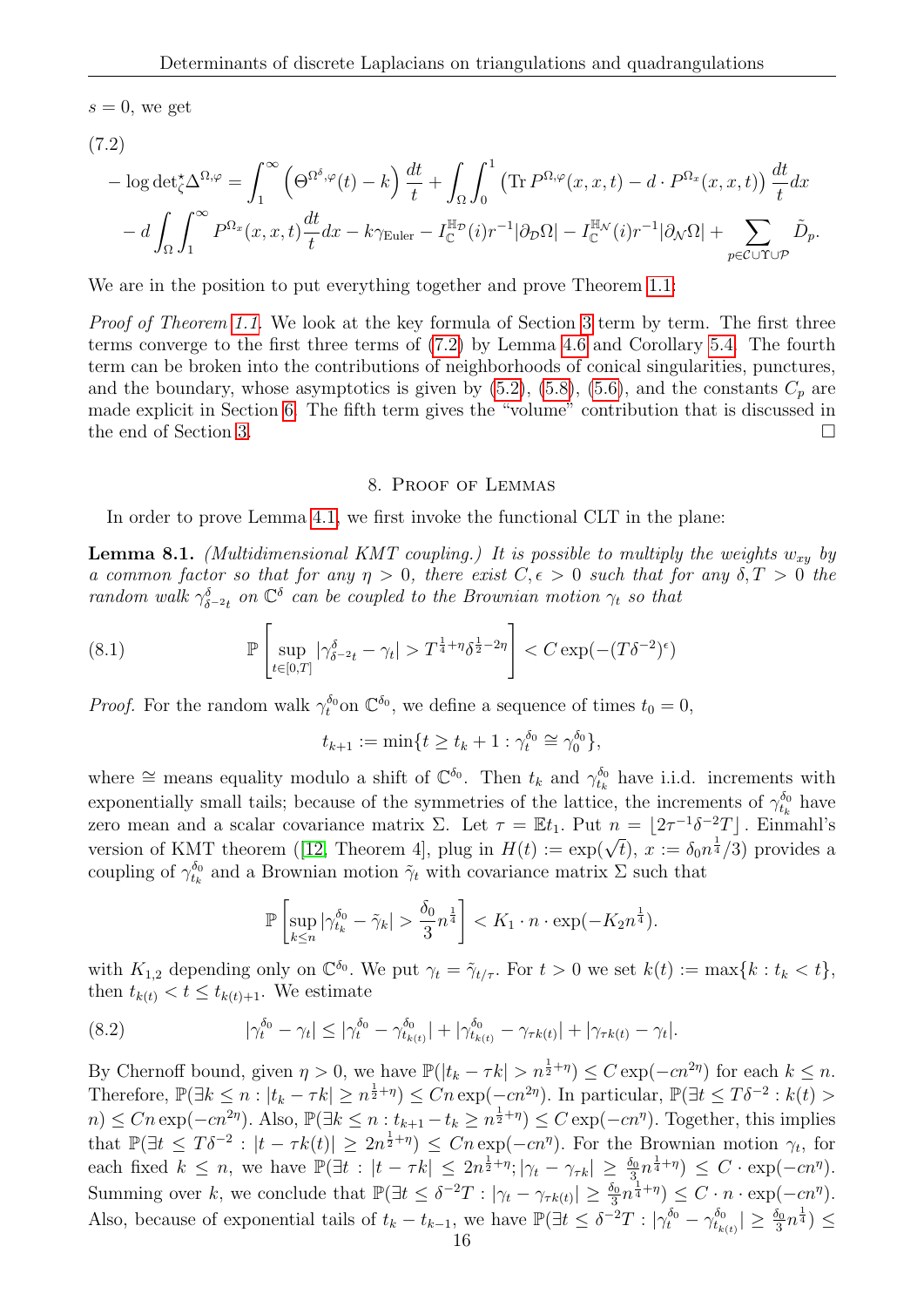$C \cdot n \cdot \exp(-c(n^{1/4} + n^{2\eta}))$ . Combining the estimates of the three terms in [\(8.2\)](#page-15-3) together, we see that

$$
\mathbb{P}\left[\sup_{t\in[0,T\delta^{-2}]}|\gamma_t^{\delta_0}-\gamma_t|>\delta_0 n^{\frac{1}{4}+\eta}\right]\leq \hat{C}\exp(-n^{\epsilon}),
$$

for any  $\epsilon < \min(\eta; \frac{1}{4})$  $\frac{1}{4}$ ). Scaling time by  $\delta^{-2}$ , the lattice by N, and the weights  $w_{xy}$  so that  $N^{-1} \cdot \gamma_{\delta^{-2}t} \sim \delta_0^{-1} \cdot \gamma_t$  is a standard Brownian motion, yields the result.

*Proof of Lemma [4.1.](#page-7-7)* Let  $\hat{\Omega}$  (respectively,  $\hat{\Omega}^{\delta}$ ) be two copies of  $\Omega$  glued along the boundary. The random walk  $\hat{\gamma}_{\delta^{-2}t}^{\delta}$  in  $\hat{\Omega}^{\delta}$  (respectively, the Brownian motion  $\hat{\gamma}_t$  in  $\hat{\Omega}$ ) can be coupled to a random walk  $\dot{\gamma}_{\vec{\delta}-2t}^{\delta}$  in  $\mathbb{C}^{\delta}$  (respectively, to planar Brownian motion  $\dot{\gamma}_t$ ) by moving in the same way locally; note that the BM in  $\hat{\Omega}$  never visits conical singularities. By Lemma [8.1,](#page-15-4)  $\tilde{\gamma}_{\lbrack \delta^{-2}t\rbrack}^{\delta}$  can be coupled to  $\tilde{\gamma}_t$  in such a way that  $\sup_{t\leq T}|\tilde{\gamma}_{\delta^{-2}t}^{\delta}-\tilde{\gamma}_t|\to 0$  as  $\delta\to 0$  almost surely. On the event of probability 1 that  $\hat{\gamma}_{[0,T]}$  does not visit conical singularities, this implies  $dist(\hat{\gamma}_{\delta^{-2}t}^{\delta},\hat{\gamma}_t) \leq |\check{\gamma}_{\delta^{-2}t}^{\delta} - \check{\gamma}_t|$  for all  $t \leq T$  eventually. Reflecting the random walk and the Brownian motion at the Neumann boundary does not increase distances. If  $\tau$  (resp.  $\tau^{\delta}$ ) is the first time  $\hat{\gamma}_t$  (resp.  $\hat{\gamma}_{\delta^{-2}t}$ ) hits  $\partial_D\Omega$  (resp.  $\partial_D\Omega^{\delta}$ ), then, almost surely,  $\hat{\gamma}_t$  will have points on both sides of the boundary in each interval  $(\tau, \tau + \varepsilon)$ . On that event, almost surely,  $\tau^{\delta} \to \tau$ and hence  $\hat{\gamma}_{\delta^{-2}\tau^{\delta}}^{\delta} \to \hat{\gamma}_{\tau}$ . Therefore, stopping at Dirichlet boundary also does not affect the convergence, and  $\sup_{t\leq T} \text{dist}(\gamma_{\delta^{-2}t]}^{\delta}; \gamma_t) \to 0$ , almost surely. This completes the proof.

*Proof of Lemma [4.2.](#page-7-2)* It suffices to prove the bound for the walk on  $\mathbb{C}^{\delta}$  (by passing first to  $\hat{\Omega}^{\delta}$  as in the proof of Lemma [4.1](#page-7-7) and then assuming by Markov propery that  $x$  is at distance at least  $\varepsilon/10$  from conical singularities). If  $t > \delta^{\frac{3}{2}}$ , we use Lemma [8.1](#page-15-0) and bound  $\mathbb{P}(\text{diam }\gamma_{[0,t\delta^{-2}]}^{\delta} > \varepsilon) \leq$  $\mathbb{P}(\text{diam }\gamma_{[0,t]}> \frac{\varepsilon}{3})$  $\frac{\varepsilon}{3}$ ) +  $\mathbb{P}(\sup_{s\in[0,t]}|\gamma_{s\delta^{-2}}^{\delta}-\gamma_s|>\frac{\varepsilon}{3})$  $\frac{\varepsilon}{3}$ ). The first term converges to 0 super-polynomially in t while the second one bounded from above by  $C \cdot \exp(- (t \delta^{-2})^{\epsilon}) \leq C \cdot \exp(-t^{-\frac{\epsilon}{3}})$  provided that  $t \leq 1$  and  $\delta^{\frac{1}{2}-2\eta} < \frac{\varepsilon}{3}$  $\frac{\varepsilon}{3}$ .

If  $t \leq \delta^{\frac{3}{2}}$ , then  $\delta^{-2}t \leq t^{\frac{1}{3}}\delta^{-1}$ . Pick  $\hat{c} > 0$  in such a way that for all  $\delta$  small enough, the random walk on  $\mathbb{C}^{\delta}$  needs at least  $K := [\hat{c}\delta^{-1}]$  steps to reach diameter  $\varepsilon$ . The probability of this is bounded by  $\mathbb{P}(X \geq K)$ , where X is a Poisson random variable with mean MK, and  $M = t^{\frac{1}{3}} \delta^{-1} \max_{x \in \mathbb{C}^{\delta_0}} \left\{ \sum_{y \sim x} w_{xy} \right\} / K \leq c' t^{\frac{1}{3}}$ , with  $c'$  a constant depending on  $\mathbb{C}^{\delta_0}$  and  $\varepsilon$ . If  $M < \frac{1}{2}$ , then, for any  $\alpha > 0$ , we have by Stirling bound

$$
\mathbb{P}(X \geq K) \leq \sum_{n=K}^{\infty} \frac{(MK)^n}{n!} e^{-MK} \leq 2 \frac{(MK)^K}{K!} e^{-MK} \leq 2 M^{\alpha K} e^{K(1-M + (1-\alpha)\log M)}.
$$

Since  $1 - M + \log M < 0$  for  $M < 1$ , we can pick  $\alpha > 0$  such that the exponential is bounded by 1 for all  $M < \frac{1}{2}$ , i. e.,  $\mathbb{P}(X \geq K) \leq 2(c't^{\frac{1}{3}})^{\alpha \lfloor \hat{c}\delta^{-1} \rfloor}$ . For  $\delta$  small enough, the exponent is at least 20, and so we have  $\mathbb{P}(\text{diam }\gamma^{\delta}_{[0,t\delta^{-2}]}> \varepsilon) \leq \mathbb{P}(X \geq K) \leq 2t^{\frac{20}{6}}$  provided that  $t < (c')^{-6}$ .

For  $x \in \Omega^{\delta}$  and  $r > 10N^{-1} > 0$ , denote  $Q(x,r) := [0; r^2] \times B(x,r)$ . The parabolic Harnack *inequality* (PHI) asserts that there exists a constant  $C_H$  such that, for any  $\delta$ , any  $x, r$  such that  $B(x,r) \cap \partial_D \Omega^{\delta} = \emptyset$ , and any u positive and satisfying

<span id="page-16-0"></span>(8.3) 
$$
\partial_t u = \delta^2 \cdot \Delta^{\Omega^{\delta}} u
$$

in  $Q(x, r)$ , one has

(8.4) 
$$
\inf_{Q_+(x,r)} u \geq C_H \sup_{Q_-(x,r)} u,
$$

where  $Q_-(x,r) = \left[\frac{1}{4}r^2, \frac{1}{2}\right]$  $\frac{1}{2}r^2 \times B(x, \frac{r}{2})$  and  $Q_+(x,r) = \left[\frac{3}{4}r^2; r^2\right] \times B(x, \frac{r}{2})$ . In our setting, PHI follows from [\[7,](#page-21-21) Theorem 1.7]: the volume doubling and the uniform ellipticity conditions are obvious, and the Poincare inequality can be proven by adapting the standard argument, as e. g. in [\[13,](#page-21-25) Section 10.2]. (Delmotte uses normalized Laplcian in which the random walk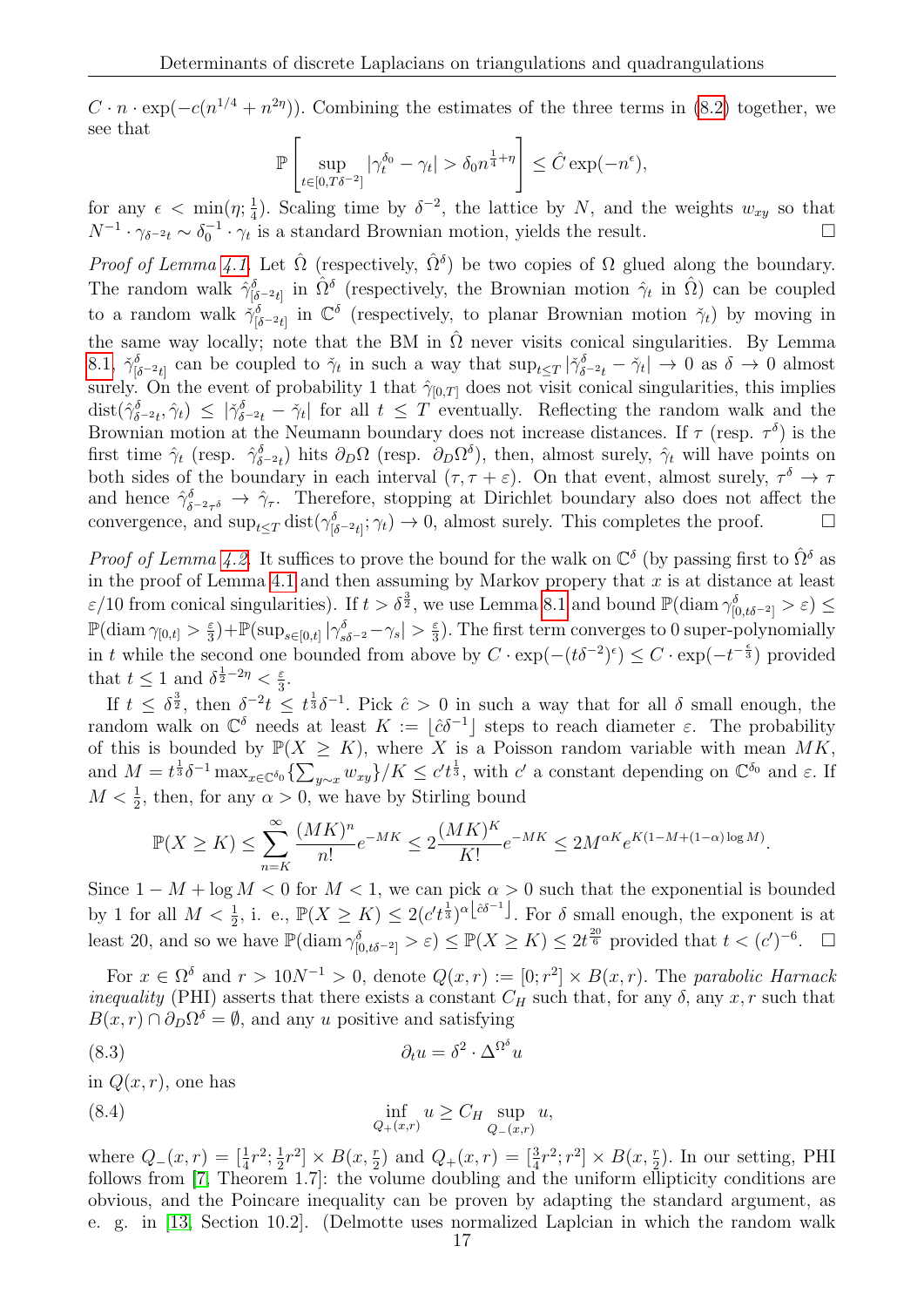jumps at rate one; however since he allows for jumps from a vertex to itself, the two setups are equivalent.) A typical example of a function u that PHI it is applied to is  $P^{\Omega^{\delta}}(x_0, x, \delta^{-2}t)$ . Note that we rescale the graph distance but don't rescale time, hence the additional factor of  $\delta^2$  in [\(8.3\)](#page-16-0).

It is standard that PHI implies Holder regularity of solutions to [\(8.3\)](#page-16-0), namely, there exist  $\theta > 0$  and  $C_{\text{H\"{o}l}} > 0$  such that any  $\delta > 0$  and for  $Q(x, r)$  as above, one has

<span id="page-17-0"></span>(8.5) 
$$
|u(r^2, x) - u(r^2, y)| \leq C_{\text{H\"ol}} \cdot \left(\frac{|x - y|}{r}\right)^{\theta} \cdot \text{osc}_{Q(x, r)} u, \quad y \in B(x, r).
$$

To wit, note that if  $\hat{u}$  is u normalized so that  $\inf_{Q(x,r)} \hat{u} = 0$  and  $\sup_{Q(x,r)} \hat{u} = 1$ , and  $\sup_{Q_{-}(x,r)}\hat{u}\geq\frac{1}{2}$  $\frac{1}{2}$ , then

$$
\operatorname{osc}_{Q_+(x,r)} \hat{u} = \sup_{Q_+(x,r)} \hat{u} - \inf_{Q_+(x,r)} \hat{u} \le 1 - \frac{C_H}{2}.
$$

If  $\sup_{Q_-(x,r)}\hat{u}\leq \frac{1}{2}$  $\frac{1}{2}$ , then passing to  $1 - \hat{u}$  leads to the same conclusion. Hence,  $\csc_{Q_+(x,r)} u \leq$  $c \cdot \operatorname{osc}_{Q(x,r)} u$ , with  $c = 1 - \frac{C_H}{2} < 1$ . Applying the same reasoning to  $Q_+(x,r)$  and iterating, we conclude that if  $|y-x| < \frac{r}{2l}$  $\frac{r}{2^k}$ , then  $|u(r^2, x) - u(r^2, y)| < c^k \csc_{Q(x,r)} u$ , yielding [\(8.5\)](#page-17-0).

*Proof of Lemma [4.3.](#page-7-5)* Since turning Dirichlet boundary into Neumann one only increases  $P^{\Omega^{\delta}}$ , by passing to  $\hat{\Omega}^{\delta}$  as in the proof of Lemma [4.1,](#page-7-7) we may assume that  $\partial \Omega^{\delta} = \emptyset$ . Let  $M =$  $M_{\varepsilon,\eta}^{\delta} := \sup_{t \geq \varepsilon, \text{dist}(x,y) \geq \eta} P^{\Omega^{\delta}}(x, y, \delta^{-2}t),$  and fix  $t_0 \geq \varepsilon$  and  $x_0, y_0$  with  $\text{dist}(x_0, y_0) \geq \eta$  such that  $P^{\Omega^{\delta}}(x_0, y_0, \delta^{-2} t_0) > \frac{M}{2}$  $\frac{M}{2}$ . Applying PHI to  $P^{\Omega^{\delta}}(x,\cdot,\cdot)$  and to  $Q(y_0,$ √  $\epsilon$ ) shifted in time by  $t_0 - \frac{\varepsilon}{4}$  $\frac{\varepsilon}{4}$ , we find that  $P^{\Omega^{\delta}}(x_0, y, \delta^{-2}t) \geq C_H \frac{M}{2}$  $\frac{M}{2}$  if dist $(y, y_0) \leq$ √  $\overline{\varepsilon}/2$  and  $t \in [t_0 + \frac{\varepsilon}{2}]$  $\frac{\varepsilon}{2}, t_0 + \frac{3\varepsilon}{4}$  $\frac{3\varepsilon}{4}$ . Since  $\sum_{y} P^{\Omega^{\delta}}(x_0, y, \delta^{-2}t) = 1$ , this implies, for  $\eta = 0$ ,

$$
C_H \frac{M_{\varepsilon,0}^{\delta}}{2} \cdot \# \{ y : |y - y_0| < \frac{\sqrt{\varepsilon}}{2} \} \le 1,
$$

that is,  $M_{\varepsilon,0}^{\delta} \leq C(\varepsilon) \delta^2$ . If  $\eta \neq 0$  is fixed and  $\varepsilon < 4\eta^2$ , then  $dist(y, y_0)$ √ ε  $\frac{\sqrt{\varepsilon}}{2}$  implies dist $(y, x_0) \ge$  $\eta/2$ . By Lemma [4.2,](#page-7-2) we have  $\sum_{y:\text{dist}(x_0,y)>\eta/2} P^{\Omega^{\delta}}(x_0,y,\delta^{-2}t) \leq C(\eta)t^3$ , thus

$$
C_H \frac{M_{\varepsilon,\eta}^{\delta}}{2} \cdot \#\{y : |y - y_0| < \frac{\sqrt{\varepsilon}}{2}\} \le C(\eta) t^3,
$$

i. e.,  $M_{\varepsilon,\eta}^{\delta} \leq C'(\eta) \frac{\delta^2}{\varepsilon}$  $\frac{5^2}{\varepsilon}t^3$ . Note that if  $M^{\delta}_{\varepsilon,\eta} > M^{\delta}_{2\varepsilon,\eta}$ , then we could take  $t_0 \leq 2\varepsilon$  and thus  $t \leq \frac{11}{4}$  $\frac{11}{4}\varepsilon,$ in which case the last inequality becomes  $M_{\varepsilon,\eta}^{\delta} \leq C''(\eta)\delta^2 \varepsilon^2$ . Hence,  $M_{0,\eta}^{\delta} = M_{\varepsilon_0(\eta),\eta}^{\delta} \leq M_{\varepsilon_0(\eta),0}^{\delta}$ <br>for some  $\varepsilon_0(\eta) > 0$ .

*Proof of Lemma [4.4.](#page-7-6)* Since  $||P^{\Omega^{\delta},\varphi}(x,y,\tau)|| \leq P^{\Omega^{\delta}}(x,y,\tau)$ , we have, by Lemma [4.3,](#page-7-5)

$$
\mathrm{osc}_Q(P^{\Omega^\delta,\varphi}(x,\cdot,\cdot)) \le C\delta^2,
$$

where  $Q := [t - \frac{\eta^2}{4}]$  $\frac{d^2}{dt^2}$ ,  $t \leq B(x, \frac{\eta}{2})$ . Since the matrix components of  $P^{\Omega, \varphi}(x, \cdot, \delta^{-2}t)$  satisfy  $(8.3)$ , the result now follows directly from [\(8.5\)](#page-17-0).

Proof of Lemma [4.5.](#page-7-3) The proof proceeds case by case.

*Case 1.* Suppose that  $\partial \rho \Omega \neq \emptyset$ , thus  $k = 0$ . Since  $||P^{\Omega^{\delta}, \varphi}(x, y, t)|| \leq |P^{\Omega^{\delta}}(x, y, t)|$ , it suffices to prove the result for the trivial line bundle. The probability that by time 1, the Brownian motion  $\gamma_t$  started at x has hit the Dirichlet boundary is a positive continuous function on Ω, hence it is bounded from below, say by  $2η$ . Hence, for δ small enough, the probability that the random walk  $\gamma_{\delta^{-2}t}^{\delta}$  hits the Dirichlet boundary before  $t = 1$  is bounded below by  $\eta$ ,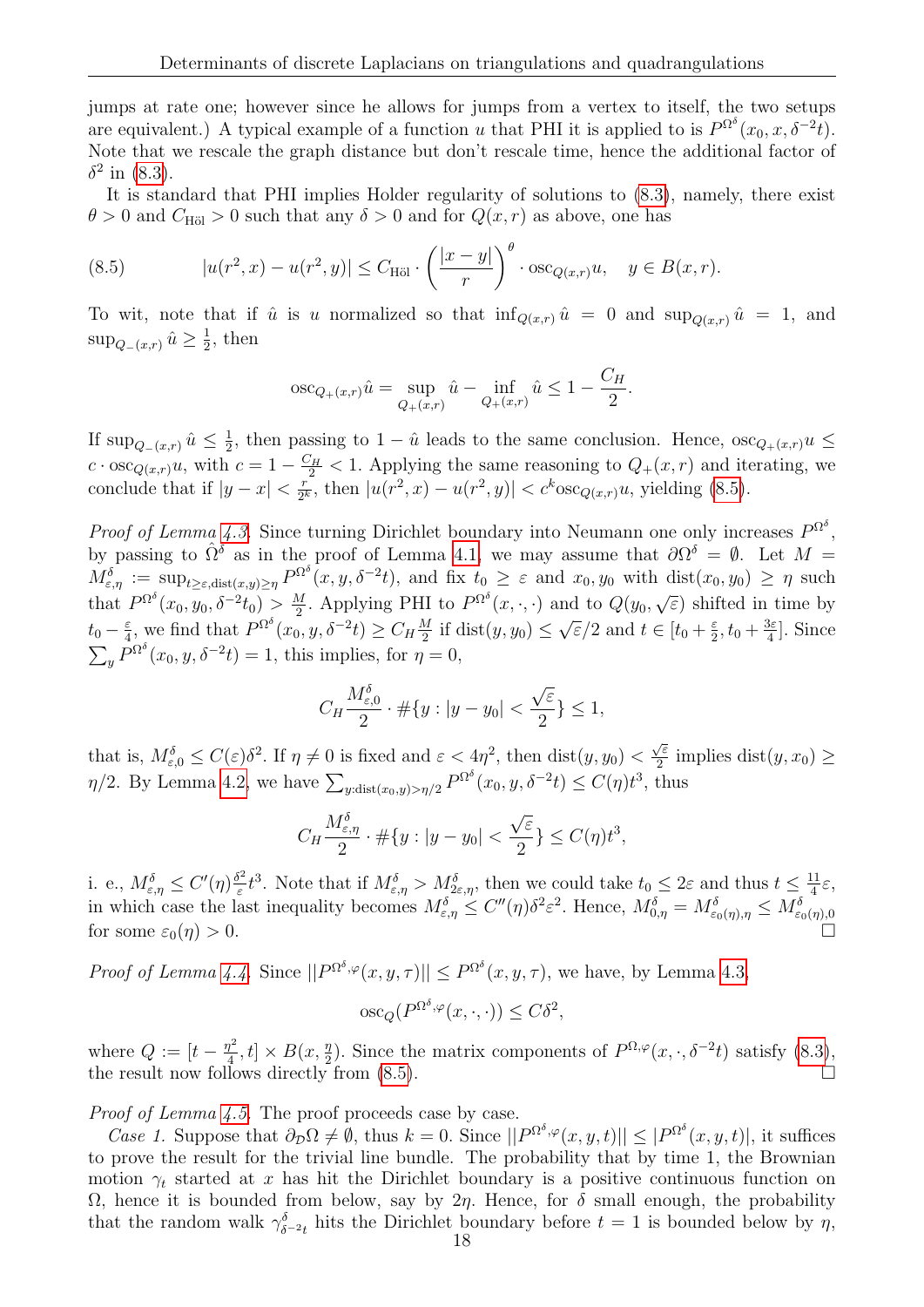independently of the starting point. By Markov property, this implies that the probability that it does not hit  $\partial_{\mathcal{D}} \Omega^{\delta}$  by time t is bounded above by  $(1 - \eta)^{\lfloor t \rfloor}$ , i. e.,

$$
\sum_{y \in \Omega^{\delta}} P^{\Omega^{\delta}}(x, y, \delta^{-2}t) \le (1 - \eta)^{\lfloor t \rfloor}.
$$

Using PHI as in the proof of Lemma [4.3,](#page-7-5) we see that this implies  $P^{\Omega^{\delta}}(x, y, \delta^{-2}t) < C\delta^2(1-\eta)^{\lfloor t \rfloor}$ for any x, y. Summing this bound over  $x = y \in \Omega^{\delta}$  yields the desired result.

Case 2. Suppose that  $\Omega$  has no Dirichlet boundary and  $\varphi$  is the trivial line bundle, thus k = 1. We claim that the heat kernel  $P^{\Omega^{\delta}}(x, y, \delta^{-2}t)$  at time  $t = 1$  is uniformly contracting in the total variation distance, i. e., there exists  $\eta > 0$  such that for any  $x_1, x_2$ , and any  $\delta$  small enough, one has

(8.6) 
$$
\frac{1}{2} \sum_{y} \left| P^{\Omega^{\delta}}(x_1, y, \delta^{-2}) - P^{\Omega^{\delta}}(x_2, y, \delta^{-2}) \right| \leq 1 - \eta.
$$

Indeed, for any test function  $\psi > 0$ , by compactness, we have for the *continuous* heat kernel,

<span id="page-18-0"></span>
$$
\inf_{x} \int_{\Omega} P^{\Omega} \left( x, y, \frac{1}{2} \right) \psi(y) dy =: 2c_{\psi} > 0.
$$

since the expression under infimum is positive and continuous in  $x$ . Hence,

$$
\inf_{x} \sum_{y \in \Omega^{\delta}} P^{\Omega^{\delta}}(x, y, \delta^{-2}/2) \psi(y) > c_{\psi}.
$$

for  $\delta$  small enough. If supp  $\psi \subset B(y_0, r)$ , say with with  $r = 1$ , this implies that

$$
\inf_{x} \sup_{y \in B(y_0, r)} P^{\Omega^{\delta}}(x, y, \delta^{-2}/2) \ge c'_{\psi} \delta^2,
$$

and hence, by PHI,  $\inf_x \inf_{y \in B(y_0,r)} P^{\Omega^{\delta}}(x,y,\delta^{-2}) \geq C_H c'_\psi \delta^2$ . This gives the desired improvement on the trivial bound of 1 on the LHS of  $(8.6)$ . Now, iterating  $(8.6)$ , we see that 1  $\frac{1}{2} \sum_y$  $P^{\Omega^{\delta}}(x_1, y, \delta^{-2}t) - P^{\Omega^{\delta}}(x_2, y, \delta^{-2}t) \Big| \leq (1 - \eta)^{\lfloor t \rfloor}, \text{ hence }$ 

$$
\sum_{x} P^{\Omega^{\delta}}(x, x, \delta^{-2}t) - k = \sum_{x} P^{\Omega^{\delta}}(x, x, \delta^{-2}t) - \frac{1}{|\Omega^{\delta}|} \left( \sum_{x, y} P^{\Omega^{\delta}}(y, x, \delta^{-2}t) \right)
$$
  
= 
$$
\frac{1}{|\Omega^{\delta}|} \sum_{x, y} \left( P^{\Omega^{\delta}}(x, x, \delta^{-2}t) - P^{\Omega^{\delta}}(y, x, \delta^{-2}t) \right) \leq 2 \cdot (1 - \eta)^{\lfloor t \rfloor}
$$

for all  $\delta$  small enough, independently of t, as required.

Case 3. Suppose that  $\Omega$  has no Dirichlet boundary and  $k = 0$ . Pick any  $x_0 \in \Omega^{\delta}$ , and (non-contractible) loops  $\beta_{(1)}, \ldots, \beta_{(n)}$  rooted at  $x_0$  such that  $\{\varphi(\gamma_j)\}_{j=0}^n$  do not have a common eigenvector of eigenvalue 1; if such loops did not exist, then the translations of the common eigenvector would form a covariant constant. Pick a a small r such that  $B(x_0, r)$  is contractible, and, for  $x, y \in B(x_0, r)$ , denote, for  $i = 0, 1, ..., n$ ,  $P_{(i)}^{\Omega^{\delta}}(x, y, t) := \mathbb{P}^{x}([\gamma^{\delta}_{[0,t]}] = [\beta_{(i)}], \gamma^{\delta}_t = y)$ , where  $\beta_{(0)}$  is a contractible loop, and we identify the points of  $B(x_0, r)$  in order to compute the homotopy type of a non-closed path. There exists a constant  $c > 0$  such that  $c\delta^2 \leq$  $P_{(i)}^{\Omega^{\delta}}(x,y,\delta^{-2}) \leq c^{-1}\delta^2$  for each i and each  $x,y \in B(x_0,r)$  and all  $\delta$  small enough; the upper bound follows from Lemma [4.3](#page-7-5) and the lower one is done exactly as in Case 2. We can write

<span id="page-18-1"></span>
$$
(8.7) \quad ||P^{\Omega^{\delta},\varphi}(x,y,\delta^{-2}t)|| = \left\|\mathbb{E}^{x}\varphi(\gamma_{[0,\delta^{-2}t]}^{\delta})\mathbb{I}_{\mathbb{I}_{\gamma_{t}^{\delta}=y}}\right\|
$$
  

$$
\leq \left\|\sum_{i=0}^{n}\varphi(\beta_{(i)})\cdot P_{(i)}^{\Omega^{\delta}}(x,y,\delta^{-2})\right\| + \mathbb{P}^{x}(\forall i, [\gamma_{[0,t]}^{\delta}]\neq [\beta_{(i)}], \gamma_{t}^{\delta}=y)
$$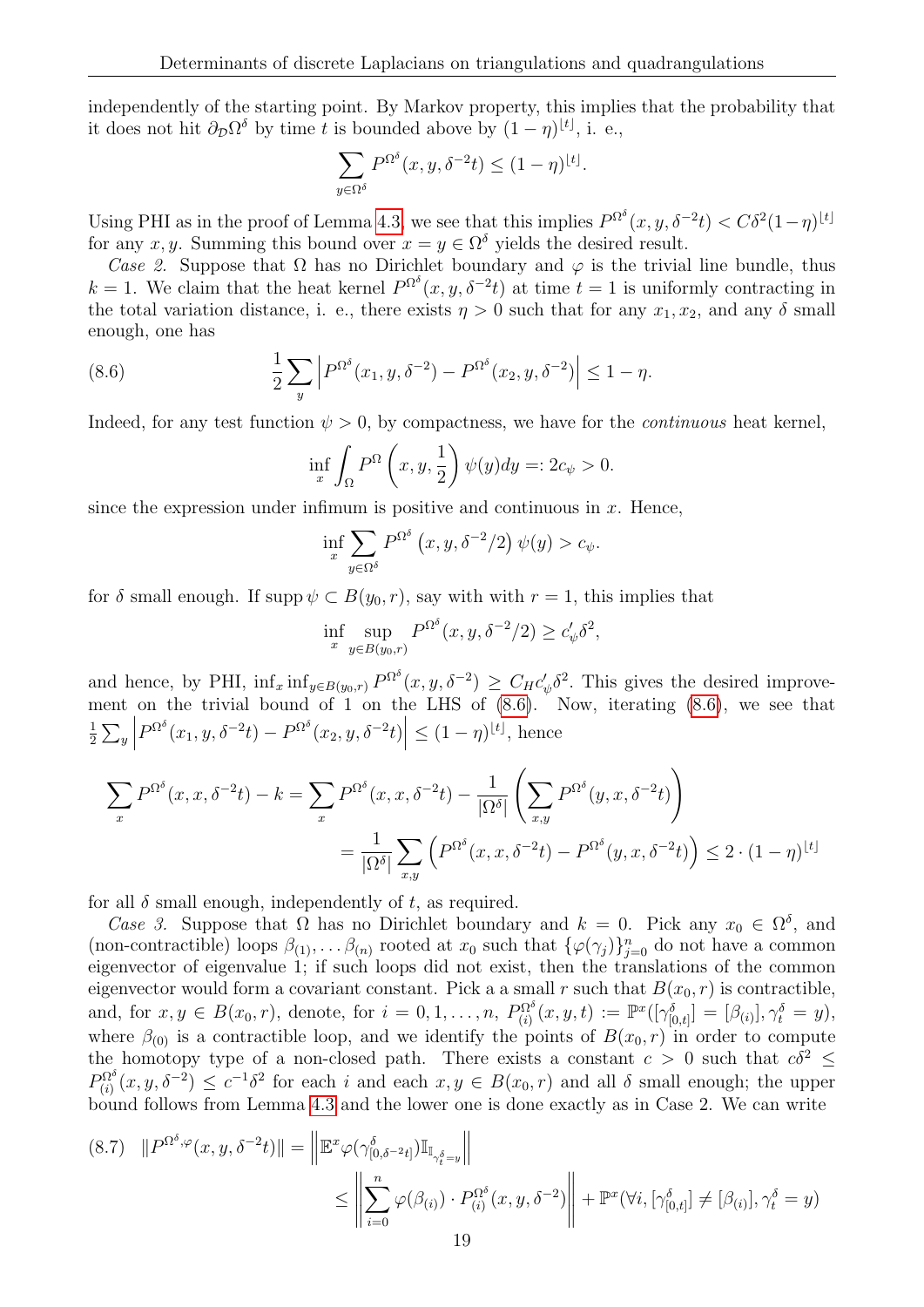where in the last term, we used that  $||\varphi(\gamma_{[0,\delta^{-2}t]}^{\delta})|| \leq 1$  as  $\varphi$  is unitary. We claim that

(8.8) 
$$
\sup_{c \le p_i \le c^{-1}, ||v|| = 1} \frac{\left\| \sum_{i=0}^n p_i \varphi(\beta(i)) v \right\|}{\left( \sum_{i=0}^n p_i \right)} =: 1 - \eta < 1.
$$

Indeed, the fraction is strictly smaller than 1 unless all  $\varphi(\beta(i))v$  are non-negative multiples of each other, but since  $\varphi(\beta_0) = \text{Id}$ , this would mean that v is a common eigenvector of eigenvalue 1. Applying [\(8.8\)](#page-19-0) to [\(8.7\)](#page-18-1), we get, for any  $x \in B(x_0, r)$  and all  $\delta$  small enough,

<span id="page-19-0"></span>
$$
\sum_{y \in \Omega^{\delta}} \left\| P^{\Omega^{\delta}, \varphi}(x, y, \delta^{-2}) \right\| \le (1 - \eta) \mathbb{P}(E) + P(E^c) \le 1 - \eta'
$$

where  $E = \{ \gamma_{\delta^{-2}}^{\delta} \in B(x_0, r) \text{ and } \exists i : [\gamma_{[0, \delta^{-2}]}^{\delta}] = [\beta_{(i)}] \},\$ and we have used that  $\mathbb{P}(E) \geq$  $\sum_{y\in B(x_0,r)} P^{\Omega^{\delta}}_{(0)}(x,y,\delta^{-2})$  is uniformly bounded from below. Since the bounds obtained, in fact, did not depend on  $x_0$ , the proof is now completed as in Case 1.

Case 4. Suppose that  $\Omega$  has no Dirichlet boundary. Let  $\varphi_0$  be the trivial sub-bundle of the maximal dimension of  $\varphi$ , which is a direct sum of trivial line bundles. Since  $\varphi$  is unitary, we have  $\varphi = \varphi_0 \oplus \varphi_0^{\perp}$  for  $\varphi_0^{\perp}$  the (point-wise) orthogonal complement to  $\varphi_0$ ; moreover,  $\varphi_0^{\perp}$  has no trivial line sub-bundles. Applying Case 2 to  $\varphi_0$  and Case 3 to  $\varphi_1$  concludes the proof.

*Proof of Lemma [5.1.](#page-9-2)* It suffices to consider the case when  $\Lambda$  is a cone (or, in particular, a plane). Indeed,  $\mathbb{P}^{\mathbb{H}^{\delta}}(x, y, t) = \mathbb{P}^{\mathbb{C}^{\delta}}(x, y, t) \pm \mathbb{P}^{\mathbb{C}^{\delta}}(x, \bar{y}, t)$ , with  $\bar{y}$  denoting the reflection with respect to the boundary and the sign being + for Neumann boundary condition and − for Dirichlet one. Similarly, for a corner  $\Upsilon^{\alpha}$  with Dirichlet or Neumann boundary conditions, one has  $\mathbb{P}^{\Upsilon^{\alpha,\delta}}(x,y,t) = \mathbb{P}^{\mathcal{C}^{2\alpha,\delta}}(x,y,t) \pm \mathbb{P}^{\mathcal{C}^{2\alpha,\delta}}(x,\bar{y},t)$ , where the cone  $\mathcal{C}^{2\alpha,\delta}$  is obtained by gluing two copies of  $\Upsilon^{\alpha,\delta}$  along the boundary. Finally,  $\mathbb{P}^{\Upsilon^{\alpha,\delta}_{\mathcal{D} \mathcal{N}}}(x, y, t) = \mathbb{P}^{\Upsilon^{\alpha,\delta}_{\mathcal{D}}}(x, y, t) + \mathbb{P}^{\Upsilon^{\alpha,\delta}_{\mathcal{D}}}(x, \bar{y}, t)$ , where  $\Upsilon_{\mathcal{D}}^{2\alpha,\delta}$  is obtained by gluing two copies of  $\Upsilon_{\mathcal{D}N}^{\alpha,\delta}$  along the Neumann boundary.

The proof below is for the case when there is no vertex at the tip of the cone; we explain the necessary modifications for that case in Remark [8.2.](#page-20-3) We begin by comparing the probabilities  $\mathbb{P}(\gamma_{\delta^{-2}t}^{\delta} \in B(y,\varepsilon))$  and  $\mathbb{P}(\gamma_t \in B(y,\varepsilon))$  (hereinafter  $\mathbb{P} = \mathbb{P}^x$ ) for a mesoscopic scale  $\delta \ll \varepsilon(\delta) \ll 1$  to be specified later and  $t \leq T := \delta^{-\frac{1}{10}}$ ; the goal is to show that they agree up to  $O(\max\{t^{-1}, 1\} \varepsilon^2 \delta^\rho)$  for some  $\rho > 0$ . We couple  $\gamma_{\delta^{-2}t}^{\delta}$  and  $\gamma_t$  to the planar random walk and the Brownian motion  $\hat{\gamma}_{\delta^{-2}t}^{\delta}$ ,  $\hat{\gamma}_t$  by the same local moves, and assume that  $\hat{\gamma}_{\delta^{-2}t}^{\delta}$ ,  $\hat{\gamma}_t$  are coupled as in Lemma [8.1,](#page-15-4) say, with  $\eta = \frac{1}{10}$ . Pick a positive  $\nu < \frac{1}{2} - 2\eta - \frac{1}{10}(\frac{1}{4} + \eta)$ , so that  $T^{\frac{1}{4}+\eta}\delta^{\frac{1}{2}-\eta} \ll \delta^{\nu}$ . We put  $\mathcal{D} = {\sup_{t \in [0,T]} |\hat{\gamma}_{\delta^{-2}t}^{\delta} - \hat{\gamma}_t| > \delta^{\nu}}$ ,  $\mathcal{T} = {\inf_{t \in (0,T)} (\text{dist}(\gamma_t, 0)) < 2\delta^{\nu}}$ , where 0 is the tip of the cone, and  $\mathcal{B} := \{ \varepsilon(\delta) - \delta^{\nu} \leq \text{dist}(\gamma_t; y) \leq \varepsilon(\delta) + \delta^{\nu} \}.$  On the event  $\mathcal{D}^c \cap \mathcal{T}^c$ , we have  $\sup_{t \in (0,T)} |\gamma_{\delta^{-2}t}^{\delta} - \gamma_t| \leq \delta^{\nu}$ , therefore, on  $\mathcal{D}^c \cap \mathcal{T}^c \cap \mathcal{B}^c$ , either  $\gamma_{\delta^{-2}t}^{\delta}, \gamma_t \in B(y,\varepsilon)$ or  $\gamma_{\delta^{-2}t}^{\delta}, \gamma_t \notin B(y, \varepsilon)$  simultaneously. This implies

(8.9) 
$$
|\mathbb{P}(\gamma_{\delta^{-2}t}^{\delta} \in B(y,\varepsilon)) - \mathbb{P}(\gamma_t \in B(y,\varepsilon))| \leq \mathbb{P}(\mathcal{D}) + \mathbb{P}(\mathcal{B}) + |\mathbb{P}(\gamma_{\delta^{-2}t}^{\delta} \in B(y,\varepsilon),\mathcal{D}^c,\mathcal{T}) - \mathbb{P}(\gamma_t \in B(y,\varepsilon),\mathcal{D}^c,\mathcal{T})|.
$$

We have  $\mathbb{P}(\mathcal{D}) \leq C \cdot \delta^{10}$  and  $\mathbb{P}(\mathcal{B}) \leq C \varepsilon \delta^{\nu} \cdot t^{-1}$  provided that  $\varepsilon \gg \delta^{\nu}$ , thus it remains to estimate the last term. Let  $\sigma$  denote the rotation of the cone around its tip by  $\pi/3$  (we assume here  $\Omega$ is triangulated, the other case is completely similar), and let  $\hat{\sigma}$  be the rotation, by the same angle, of the plane obtained as a quotient the universal cover of the cone punctured at its tip; thus  $\hat{\sigma}^6 = \text{Id}$  and  $\sigma^{\frac{3\alpha}{\pi}} = \text{Id}$ . We have  $\gamma_{\delta^{-2}t}^{\delta} \in \bigcup_k \sigma^k(B(y, \varepsilon))$  if and only if  $\hat{\gamma}_{\delta^{-2}t}^{\delta} \in \bigcup_k \hat{\sigma}^k(B(y, \varepsilon))$ , and thus, as above,

$$
(8.10) \quad \left| \mathbb{P}(\gamma_{\delta^{-2}t}^{\delta} \in \bigcup_{k} \sigma^{k}(B(y,\varepsilon), \mathcal{D}^{c}, \mathcal{T}) - \mathbb{P}(\gamma_{t} \in \bigcup_{k} \sigma^{k}(B(y,\varepsilon)), \mathcal{D}^{c}, \mathcal{T}) \right|
$$
  
\n
$$
\leq \left| \mathbb{P}(\hat{\gamma}_{\delta^{-2}t}^{\delta} \in \bigcup_{k} \hat{\sigma}^{k}(B(y,\varepsilon), \mathcal{D}^{c}, \mathcal{T}) - \mathbb{P}(\hat{\gamma}_{t} \in \bigcup_{k} \hat{\sigma}^{k}(B(y,\varepsilon)), \mathcal{D}^{c}, \mathcal{T}) \right|
$$
  
\n
$$
\leq \mathbb{P}(\mathcal{B} \cap \mathcal{T}) \leq C \varepsilon \delta^{\nu} t^{-1}
$$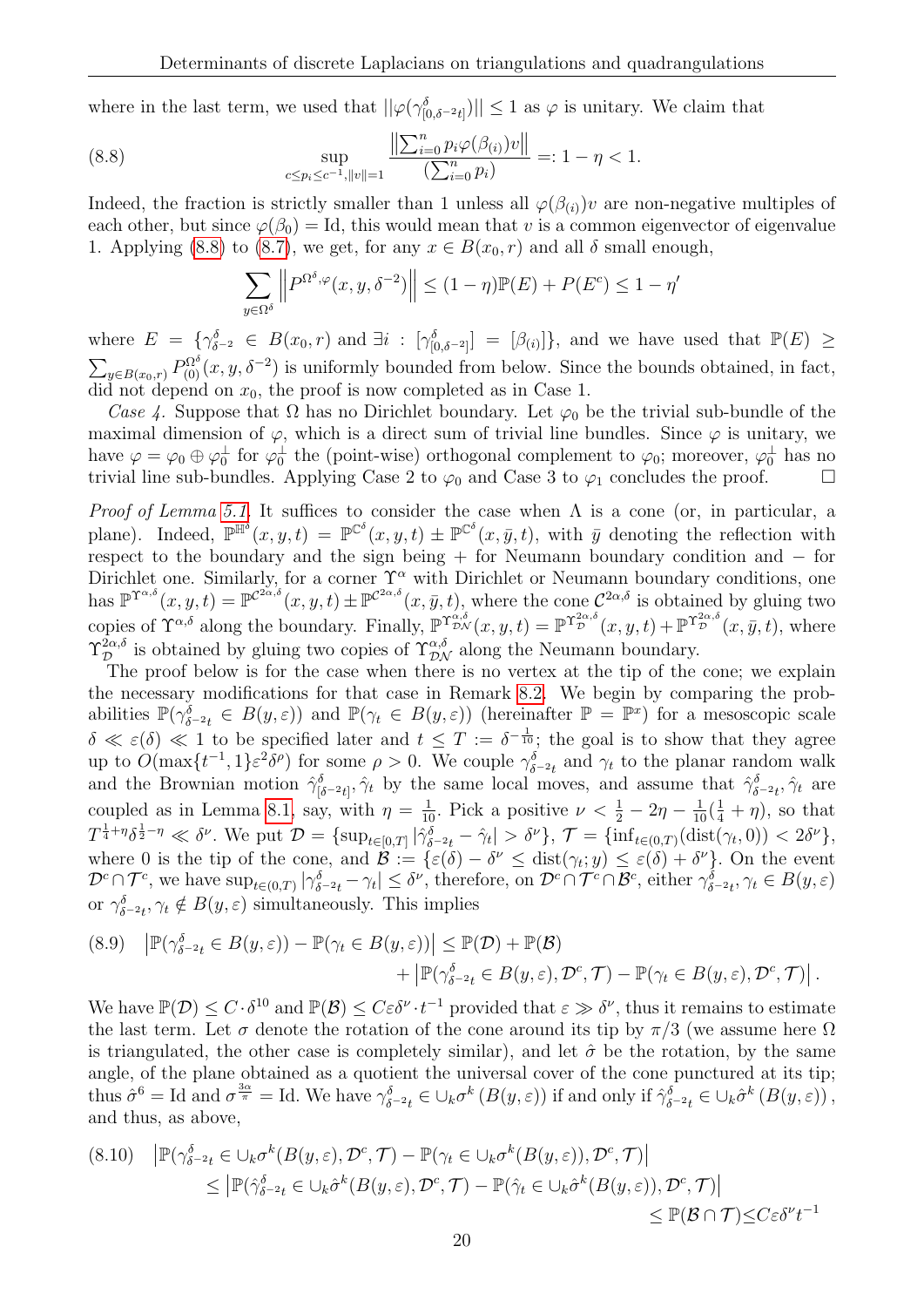Now let  $\tau := \min\{t : \text{dist}(\gamma_t, 0)) < 2 \cdot \delta^{\nu}\}\$ . On  $\mathcal{T}$ , to estimate the difference between probabilities to arrive to  $B(y,\varepsilon)$  and to  $\sigma(B(y,\varepsilon))$ , we use strong Markov property with respect to  $\tau$ . We have

$$
\begin{split} \left| \mathbb{P}^{\gamma^{\delta}_{\delta^{-2}\tau}}\left[\gamma^{\delta}_{\delta^{-2}(t-\tau)} \in B(y,\varepsilon) \right] - \mathbb{P}^{\gamma^{\delta}_{\delta^{-2}\tau}}\left[\gamma^{\delta}_{\delta^{-2}(t-\tau)} \in \sigma(B(y,\varepsilon)) \right] \right| \\ = \left| \mathbb{P}^{\gamma^{\delta}_{\delta^{-2}\tau}}\left[\gamma^{\delta}_{\delta^{-2}(t-\tau)} \in B(y,\varepsilon) \right] - \mathbb{P}^{\sigma^{-1}(\gamma^{\delta}_{\delta^{-2}\tau})}\left[\gamma^{\delta}_{\delta^{-2}(t-\tau)} \in B(y,\varepsilon) \right] \right| \\ \leq \sup_{x,z \in B(0,3\delta^{\nu}),\,t \leq T} \left| \mathbb{P}^{x}(\gamma^{\delta}_{\delta^{-2}t} \in B(y,\varepsilon)) - \mathbb{P}^{z}(\gamma^{\delta}_{\delta^{-2}t} \in B(y,\varepsilon)) \right|. \end{split}
$$

We estimate the expression in the supremum separately for  $t > 10\delta^{\nu} > (3\delta^{\nu})^2$  and for  $t < 10\delta^{\nu}$ . In the first case, we use Hölder continuity [\(8.5\)](#page-17-0) with  $r = 3\delta^{\frac{\nu}{2}}$ , time shifted by  $t - r^2 > 0$ , and bounding the oscillation by 1; this gives the bound of  $\leq C \cdot \delta^{\theta_{\frac{\nu}{2}}}$ . In the second case, we use Lemma [4.2](#page-7-2) to get the bound of  $\leq C\delta^{3\nu} \ll \delta^{\theta \frac{\nu}{2}}$ . We infer that

$$
\left|\frac{\pi}{3\alpha}\mathbb{P}(\gamma_{\delta^{-2}T}^{\delta}\in\cup_{k}\sigma^{k}(B(y,\varepsilon)),\mathcal{D}^c,\mathcal{T})-\mathbb{P}(\gamma_{\delta^{-2}T}^{\delta}\in B(y,\varepsilon(\delta)),\mathcal{D}^c,\mathcal{T})\right|\leq C\cdot\delta^{\frac{\theta\nu}{2}}.
$$

A similar estimate holds for the continuous heat kernel. Therefore, we finally get

<span id="page-20-4"></span>
$$
(8.11) \quad |\mathbb{P}(\gamma_{\delta^{-2}T}^{\delta} \in B(y,\varepsilon)) - \mathbb{P}(\gamma_T \in B(y,\varepsilon))|
$$
  

$$
\leq C\delta^{10} + C \cdot \delta^{\frac{\theta\nu}{2}} + C \cdot \varepsilon \delta^{\nu} \cdot t^{-1} \leq C\varepsilon^2 \delta^{\rho} \cdot \max\{t^{-1}, 1\}.
$$

with  $\rho > 0$  if we choose  $\varepsilon(\delta) := \delta^{\mu}$  with  $\mu$  small enough.

Now, for  $\kappa > 0$ , as in the proof of Lemma [4.3,](#page-7-5) we can bound

$$
\sup_{t \ge \frac{\delta^{2\kappa}}{2}, z \in B(y,\varepsilon)} \mathbb{P}(\gamma_{\delta^{-2}t}^{\delta} = z) \le C\delta^{2-2\kappa}.
$$

Using this to bound the oscillation in the Hölder bound [\(8.5\)](#page-17-0), we get, for  $t \geq \delta^{2\kappa}$ ,

$$
\left|\frac{1}{|B(y,\varepsilon)|}\mathbb{P}(\gamma_{\delta^{-2}t}^{\delta}\in B(y,\varepsilon)) - \mathbb{P}(\gamma_{\delta^{-2}t}^{\delta}=y)\right| \leq \left(\frac{\varepsilon}{\delta^{\kappa}}\right)^{\theta}\cdot \delta^{2-2\kappa} = \delta^{\mu\theta+2-(2+\theta)\kappa} =: \delta^{2+q},
$$

provided that  $\kappa$  is small enough (in which case also  $\varepsilon \ll \delta^{\nu}$  so that the Hölder bound applies). A similar estimate holds for the continuous heat kernel. Combining this with [\(8.11\)](#page-20-4) gives the claim.  $\Box$ 

<span id="page-20-3"></span>Remark 8.2. If there is a vertex at the tip of the cone, then the coupling of  $\gamma_{\delta^{-2}t}^{\delta}$  and  $\hat{\gamma}_{\delta^{-2}t}^{\delta}$ fails after the moment the former hits the tip, in particular, the distributions of the first time they leave the tip will be different. However, forcing  $\hat{\gamma}_{\delta^{-2}t}^{\delta}$  to leave the tip simultaneously with  $\gamma_{\delta^{-2}t}^{\delta}$  yields a coulping of  $\gamma_{\delta^{-2}t}^{\delta}$  to  $\hat{\gamma}_{\delta^{-2}t+\tau}^{\delta}$  such that still  $\gamma_{\delta^{-2}t}^{\delta} \in \bigcup_{k} \sigma^{k}(B(y,\varepsilon))$  if and only if  $\hat{\gamma}_{\delta^{-2}t+\tau}^{\delta} \in \cup_k \hat{\sigma}^k(B(y,\varepsilon))$ . Here  $\tau$  a random variable given by a sum of N i. i. d. contributions, where N is the number of visits to the tip. The expectation of N, and hence that of  $\tau$ , is  $O(\log(\delta^{-2}t))$ , and therefore it will introduce a negligible error into the above computations.

Proof of Lemma [5.2.](#page-9-0) As explained in in the proof of Lemma [5.1,](#page-9-2) it suffices to consider the case of a cone. Moreover, since, in the notation of that proof,  $\gamma_{\delta^{-2}t}^{\delta} \in \bigcup_k \{\sigma^k(y)\}\$ if and only if  $\hat{\gamma}_{\delta^{-2}t}^{\delta} \in \cup_k \{\hat{\sigma}^k(y)\}\$ , it is in fact sufficient to consider the case of a plane, where it is immediate from the local Central limit theorem.

### **REFERENCES**

- <span id="page-20-2"></span>[1] Erik Aurell and Per Salomonson. On functional determinants of laplacians in polygons and simplicial complexes. Communications in Mathematical Physics, 165(2):233–259, 1994.
- <span id="page-20-0"></span>[2] Mikhail Basok and Dmitry Chelkak. Tau-functions à la Dubédat and probabilities of cylindrical events for double-dimers and CLE(4). arXiv preprint arXiv:1809.00690, 2018.
- <span id="page-20-1"></span>[3] JG Brankov and VB Priezzhev. Critical free energy of a möbius strip. *Nuclear Physics B*,  $400(1-3):633-652$ , 1993.